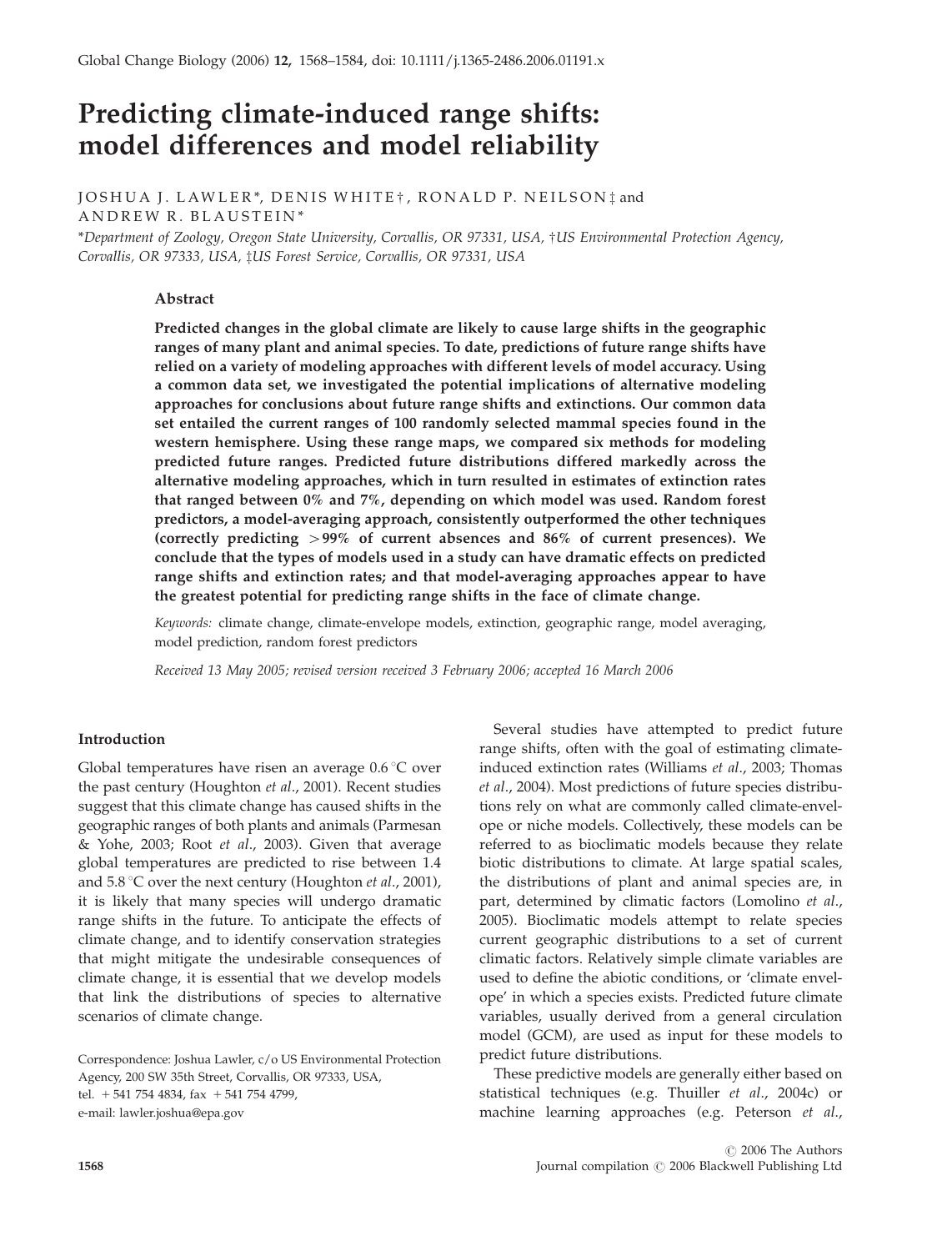2002). There are several limitations to this correlative approach. In general, these models do not account for biotic interactions, evolutionary change, or dispersal (Pearson & Dawson, 2003). Furthermore, because they are correlative in nature, there is no guarantee that the current relationships between a species' distribution and the current climate will adequately predict the future distribution of a species. Despite these limitations, these approaches currently provide the best methods for predicting climate-induced range shifts for large numbers of species. Consequently, they have been used extensively in a wide range of studies (Pearson et al., 2002; Huntley et al., 2004; Thomas et al., 2004; Thuiller et al., 2005a, b).

Unfortunately, researchers have reported large uncertainties and error rates in these bioclimatic model predictions, and we have little understanding of which, if any of the various modeling approaches is most reliable (Thuiller, 2003; Segurado & Arau´jo, 2004). In this paper, we report on a systematic comparison of all the major approaches to predicting range shifts with a common data set and common metrics for estimating error rates. Our goal was to quantify the types of errors associated with bioclimatic models and to determine whether any approach clearly outperforms the alternatives. The approaches we examined were: generalized linear models (McCullagh & Nelder, 1989), classification trees (Breiman et al., 1984), generalized additive models (GAM, Hastie & Tibshirani, 1990), random forest predictors (Breiman, 2001), artificial neural networks (Ripley, 1996), and genetic algorithms for rule-set prediction (GARP, Peterson et al., 2002).

#### Methods

We compared the model accuracy and the future predictions of the six different modeling approaches described below by applying each approach to 100 randomly selected mammal species in the western hemisphere. All analyses were conducted on a  $50 \text{ km} \times 50 \text{ km}$  resolution grid consisting of 15323 cells. Current species distributions were based on digital range maps (Patterson et al., 2003). We selected the 100 species at random from 1022 mammals with ranges occupying at least 50 grid cells. We chose this threshold to eliminate many species for which it was impossible to build predictive models while still including species with a wide range of geographic range sizes.

Current climate data were derived from average monthly precipitation and temperature values from 1961 to 1990 for the land surface of the globe at  $0.5^{\circ}$ resolution (Leemans & Cramer, 1991). For that 30-year period, we calculated mean annual temperature, average temperature of the hottest and coldest months, and degree-days over  $5^{\circ}$ C. We also calculated average yearly precipitation as well as precipitation in the hottest, coldest, wettest, and driest months.

In addition to climate data, we used land-cover data to predict current and future species distributions. Most models used to predict climate-induced range shifts have used only climate data, making the assumption that climate will act as a surrogate for land cover for species that respond to vegetation patterns. Although climate might act as a suitable surrogate for vegetation in a static environment, climate-induced shifts in vegetation will depend in part on responses to changing  $CO<sub>2</sub>$ levels, as well as the distribution of soil types. Therefore, for many animal species, we should be able to make more accurate future projections if models include vegetation.

Current land cover was derived from both predicted current potential vegetation and measured land cover derived from Advanced Very High Resolution Radiometer (AVHRR) satellite data (Loveland et al., 1999). Predicted current vegetation types were produced using the Mapped Atmospheric–Plant–Soil System (MAPSS) model (Neilson, 1995). Although measured vegetation provides a more accurate representation of current vegetation, we chose to use the predicted current vegetation to best correspond with the classification of predicted future vegetation for the years 2061– 2090. MAPSS predictions of current potential vegetation have been shown to closely approximate other potential vegetation classifications (Bachelet et al., 2001). We overlaid the 44 land-cover classes of predicted potential current vegetation from the MAPSS model with five agriculture classes and one urban and suburban landcover class from the AVHRR-derived land-cover data to produce the new 50-class land-cover data set used for building the models.

Predicted future climate data were produced using the Hadley Climate Centre's HADCM2SUL model (Johns et al., 1997) using Intergovernmental Panel on Climate Change predicted future greenhouse gas contributions (IS92a) for the years 2061–2090 (Kattenberg et al., 1996). This model and greenhouse gas contribution scenario together generally predict larger increases in precipitation and smaller increases in temperature (particularly for North America) than do more recent models. Although a wide array of more recent GCM predictions based on alternative emissions scenarios exist, the purpose of our study was not to draw conclusions about the future, but to compare the differences in predictions resulting from using different bioclimatic modeling approaches. Using the future climatic predictions, we calculated the same set of nine climate variables for all  $0.5^\circ$  grid cells. Predicted future land cover was produced with the MAPSS model using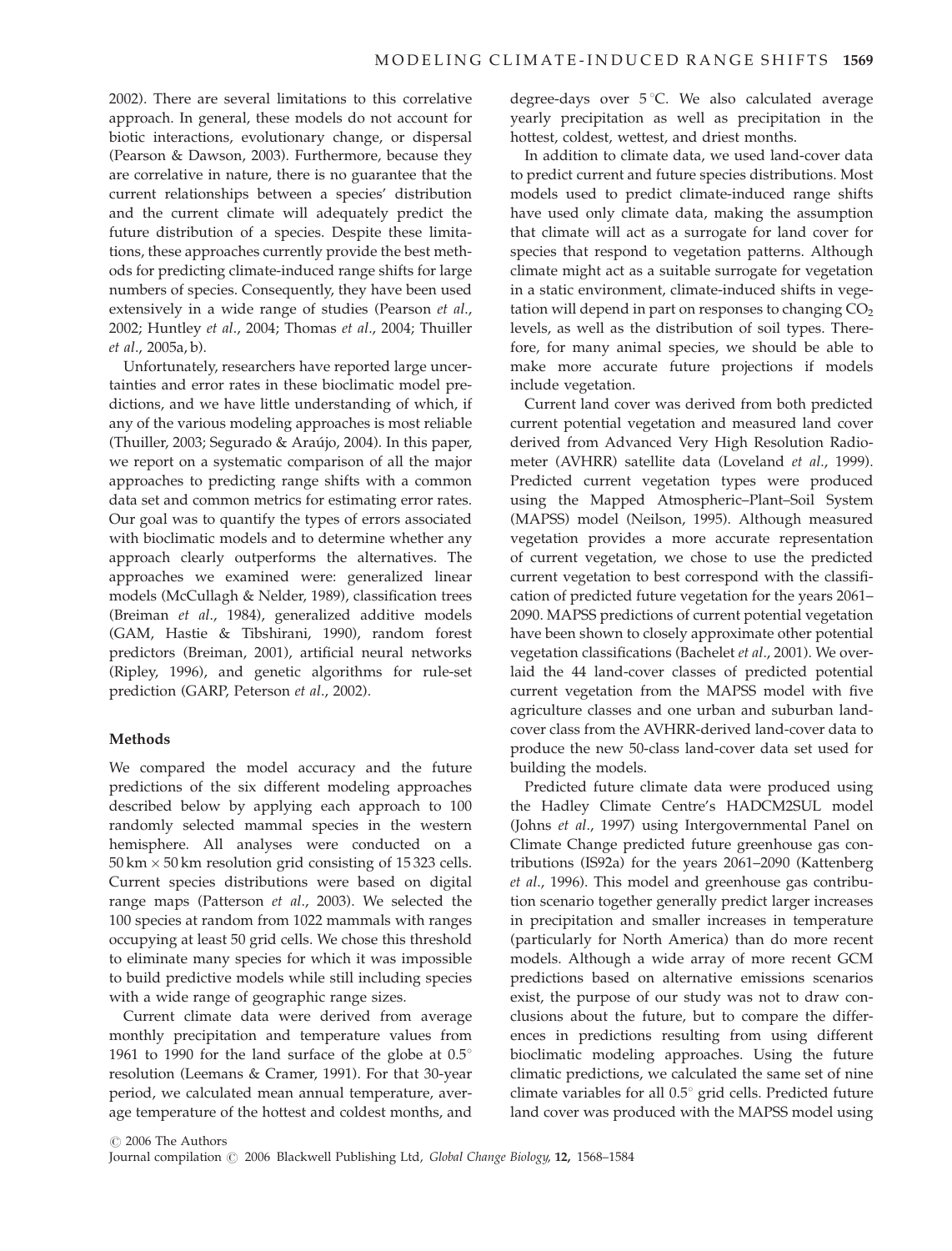the predicted climate data for input. For the purposes of these analyses, we assumed no change in the distribution of agriculture and urban–suburban areas. We overlaid the predicted future potential vegetation data with the current agriculture and urban–suburban data to produce predicted future land cover. All data compiled at  $0.5^\circ$  resolution were projected to the 50 km resolution grid. For comparison, a  $0.5^{\circ}$  cell is approximately  $3025 \text{ km}^2$  at the equator,  $2139 \text{ km}^2$  at  $45^\circ$  latitude, and  $514 \text{ km}^2$  at  $80^\circ$  latitude.

# Modeling approaches

For all six modeling approaches, we used the presence and absence of a species as the response variable and the set of nine continuous variables representing current climate and one categorical variable representing the 50 land-cover classes as predictors. All models except the GARP models were built using the R software package (version 1.9.1). For all 100 species, we selected a training- and a test-data set. For the training set, we randomly selected 80% of all species presences and 80% of all species absences. For each species, we then used the remaining 20% of the data for testing the models and determining their errors in terms of absences falsely predicted as presences (commission error), and presences falsely predicted to be absences (omission error).

Generalized linear models. Generalized linear models offer a slightly more flexible modeling framework than basic linear regression models as they allow for the modeling of alternative distributions in the response variable and nonconstant variance functions (Guisan et al., 2002). We built logistic regression models (generalized linear models with an assumed binomial error distribution) using a combined backward- and forward-stepwise selection process. Variable inclusion was based on Akaike's information criterion (Chambers & Hastie, 1991). We modeled all linear and secondorder polynomials of the climatic predictor variables. Because the test-data sets for 21 species contained landcover classes that were not found in the training sets of those species, we chose to drop the land-cover variable from the models for these species.

Classification tree models. Classification trees, and regression trees, their counterpart for analyzing continuous response variables, are nonparametric modeling approaches (Breiman et al., 1984; Venables & Ripley, 2002). Both techniques involve the recursive binary partitioning of data. Each split of the data is made using the predictor variable and the point along that variable's distribution that divides the data into the two most homogeneous groups with respect to the response variable. The result is a tree-like structure with one root node and a number of terminal nodes. In a classification tree, the proportional class membership of the observations in a terminal node form the basis for predicted probabilities. De'ath & Fabricius (2000) provide excellent examples of the use of tree-based models for ecological analyses. We fit classification trees using the RPART package in R originally designed for S-Plus (Therneau & Atkinson, 1997). Because most trees tend to over-fit the data, we selected the optimal tree size using the modal size suggested by fifty 10-fold cross-validations applying a 1-SE rule (De'ath & Fabricius, 2000).

GAM. GAMs are similar to generalized linear models, but they are more flexible because they do not require a specific response curve to be fit to the predictor variables (Hastie & Tibshirani, 1990). Smoothing functions allow data-driven response curves to be fit for each predictor variable. We fit GAMs using penalized regression splines (Wood & Augustin, 2002). This approach takes advantage of generalized spline smoothing (Wahba, 1990) but can be equally or less computationally expensive than backfit GAMs. To increase the speed of the modeling process, we prescreened each variable by fitting a GAM model for that variable alone. We dropped all variables for which the fitting algorithm was unable to converge. Variable selection for those variables included in the modeling process was based on smoothness penalties in conjunction with a shrinkage parameter. Variables were effectively dropped from a model based on the fit smoothing parameter. We used the MGCV package in R to fit all GAM models (Wood & Augustin, 2002). As for the generalized linear models, we did not include the categorical land-cover variable in the models built for the 21 species for which the test-data set contained land-cover classes not found in the training-data set.

Random forest predictors. Random forest predictors are a model-averaging approach based on regression or classification trees (Breiman, 2001). Instead of building one tree model, the random forest algorithm builds multiple trees using randomly selected subsets of the observations and random subsets of the predictor variables. The predictions from the trees are then averaged (in the case of regression trees) or tallied using a voting system (for classification trees). We used the R package RandomForest to build random forest predictors. As part of the random forest procedure, 500 classification trees were built for each species. To build each tree, 12 258 observations were selected at random, with replacement, from the training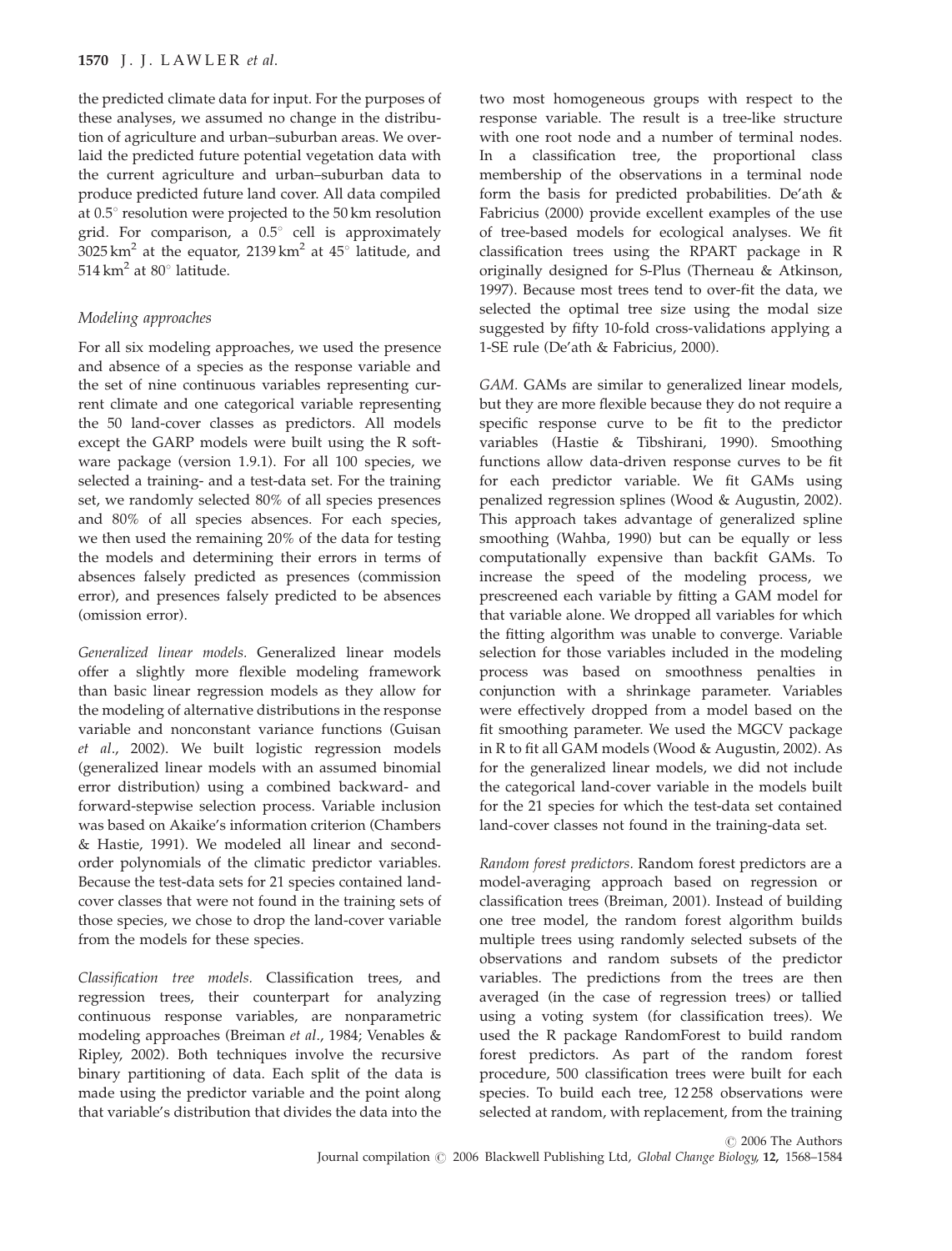set. For each split in these trees, three predictor variables were selected at random from the full set of 10 predictor variables as candidates for that particular split.

Artificial neural networks. Artificial neural networks are a machine-learning approach based on real neural networks (Ripley, 1996). The networks are composed of a series of interconnected nodes (neurons) which receive and process input signals and potentially generate output signals. A network is trained on a data set to recognize the patterns in the data. We built artificial neural networks using the NNET package in R which was based on the S-Plus package NNETW (Venables & Ripley, 2002). These feed-forward networks had one hidden layer with eight nodes. To train the network, we used 5000 presence and 5000 absence observations selected at random, with replacement, from the training-data set. Trial and error determined that these 10 000 observation data sets were most effective and efficient for training the networks. To produce more robust predictions, we built 10 networks for each species and averaged the model predictions (Thuiller, 2003; Segurado & Araújo, 2004).

GARP. GARP is a machine learning-based approach that uses a genetic algorithm (a stochastic optimization technique) to assemble a set of rules to define a species' range (Stockwell & Noble, 1992). The approach was developed expressly for predicting species distributions. The rules used by the GARP algorithm include logistic relationships, climate envelopes (Nix, 1986), and simple Boolean rules. We used the Unix version of GARP to build 500 models for each species. All models were selected from all rule types. GARP limits model training sets to 2500 observations. For each of the 500 models, we selected 1250 presences and 1250 absences, with replacement, from the training-data set for the given species. For each species, we used Cohen's  $\kappa$  statistic (Monserud & Leemans, 1992), calculated using the training-data set, to select the 10 best performing models from the set of 500 models. We combined the binary predictions of these 10 models to produce a predicted probability of presence.

# Model comparisons

Using the reserved test-data set, we computed four different metrics to compare the performance of the six different modeling approaches. The first three of these approaches included the percentage of the presences correctly classified, the percentage of the absences correctly classified, and Cohen's k. Because all six modeling approaches produced predicted probabilities, calculating these three metrics required selecting a threshold with which to classify predicted presences and absences. We used receiver-operating characteristic (ROC) curves to select the optimal threshold, assuming that predicting presences correctly was twice as important as predicting absences correctly (Fielding & Bell, 1997). This is a conservative approach and should generally reduce the chances of overestimating future range contractions. In addition to the three metrics listed above, we used the area under the ROC curve (AUC) to provide an assessment of model performance that was independent of a specific classification threshold (Fielding & Bell, 1997).

There are advantages and disadvantages to using each of these different measures of model accuracy. The percentage of correctly predicted presences and absences are the simplest and most straightforward measures. The main drawback to using these measures is that both are required to assess the accuracy of a model. The large extent of our study is also likely to inflate the percentage of correctly predicted absences. This inflation will be more pronounced for species with small ranges. Both  $\kappa$  and AUC are commonly used statistics for assessing overall model accuracy taking both omission and commission error into account. The k statistic makes an adjustment for chance agreement and that adjustment can produce different accuracy estimates that depend on the structure of the data set in question (Stehman, 1997). Because AUC assesses accuracy independent of a given classification threshold, it likely produces an overly optimistic estimate of model accuracy when applied to test-set data. Given the various advantages and disadvantages to using these different measures, we chose not to use any one single measure to assess model accuracy in our analyses.

For all four measures of accuracy, we compared model performance across model types using Wilcoxon's signed-ranks tests with a Holm correction for conducting multiple tests (Holm, 1979).

# Future predictions

We used the models to predict future geographic ranges under two alternative dispersal scenarios. First, we assumed that a species would be able to completely disperse into any new geographic range. For the second scenario, we assumed that a species would be unable to disperse from its current range. These two extreme assumptions have been made in several recent studies with which we wish to draw comparisons (Peterson et al., 2002; Thomas et al., 2004). Realistic future range shifts are likely to fall somewhere between these two extremes.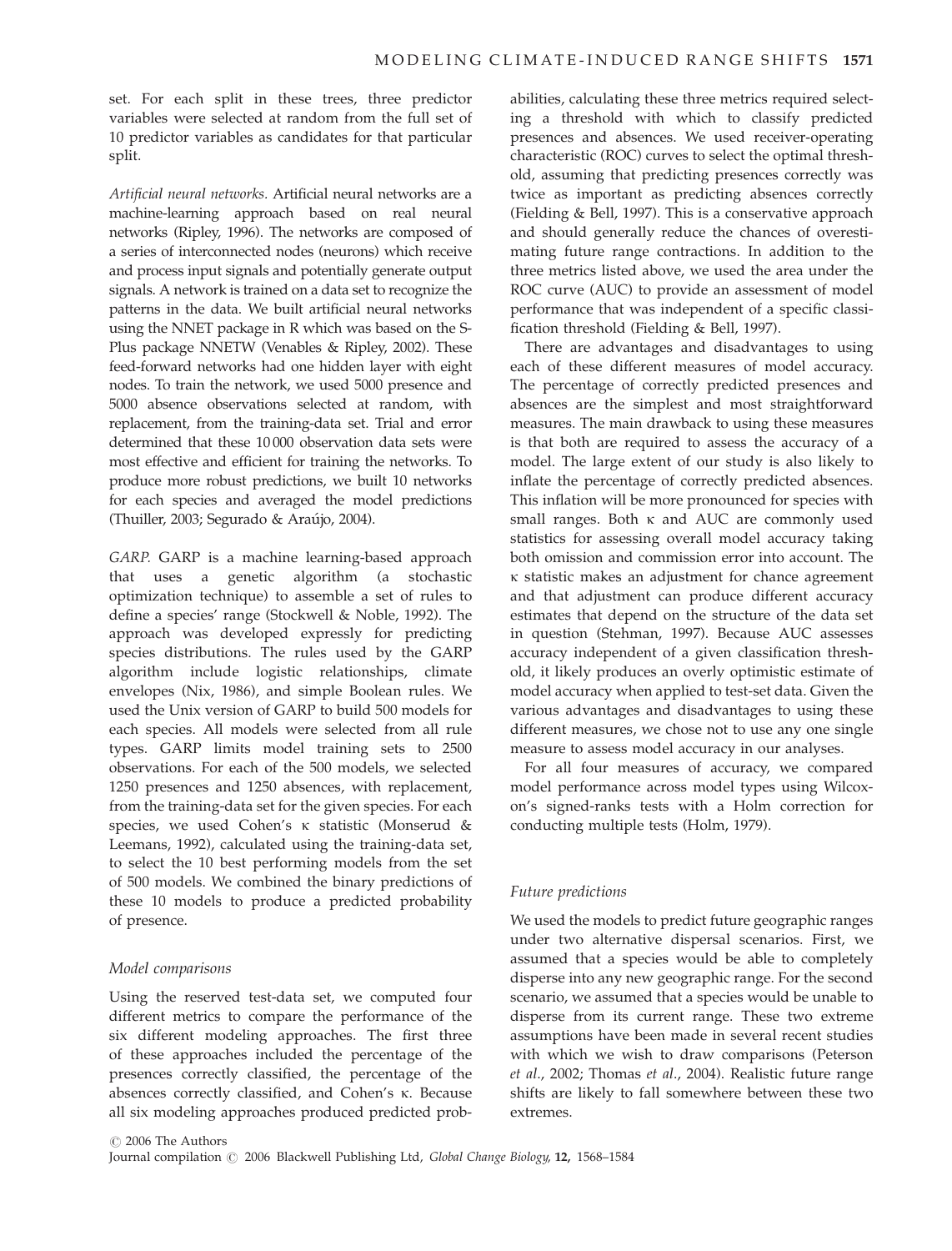| Model       | % presences correct | % absences correct | к                      | AUC                      |
|-------------|---------------------|--------------------|------------------------|--------------------------|
| <b>GLM</b>  | 77.7 (17.3), a      | $98.9(1.4)$ , a    | $0.68(0.13)$ , a       | $0.970(0.017)$ , a       |
| TREE        | $55.5(19.0)$ , b    | $99.6(0.5)$ , b    | $0.63$ $(0.13)$ , b, c | $0.838(0.072)$ , b       |
| <b>GAM</b>  | $68.9(19.3)$ , a    | 99.1 $(1.4)$ , a   | $0.62$ $(0.15)$ , a, b | $0.966$ $(0.022)$ , c, d |
| RF          | $86.0(12.1)$ , c    | 99.6 $(0.3)$ , c   | $0.86(0.09)$ , d       | $0.995(0.003)$ , e       |
| <b>ANN</b>  | $75.6$ (12.5), a    | $98.2(2.1)$ , d    | $0.58(0.13)$ , c, e    | $0.968$ $(0.017)$ , a, c |
| <b>GARP</b> | $85.0(6.2)$ , c     | $95.9(2.7)$ , e    | $0.53(0.17)$ , e       | $0.962$ $(0.023)$ , d    |

Table 1 Accuracy of six different modeling approaches used to model the current geographic ranges of 100 mammal species in the western hemisphere

Accuracy was assessed using a reserved test-data set composed of a randomly selected 20% of the presences and 20% of the absences for each species. Values reported are the medians and one half of the interquartile range of the accuracy of the model predictions for 100 species. Values with the same letters were not significantly different ( $P > 0.05$ ).

GLM, generalized linear model; TREE, classification tree; GAM, generalized additive model; RF, random forest; ANN, artificial neural network; GARP, genetic algorithm for rule-set prediction; AUC, area under the receiver-operating characteristic curve.

#### Results

How did alternative modeling approaches affect the types of error and uncertainty in our analyses? The amounts and types of error were markedly influenced by which approach was used to predict range shifts (Table 1). The most significant consistencies in model performance were the over-prediction of current presences (commission error) by the neural networks and GARP models, the under-prediction of current presences (omission error) by the classification tree models, and the small number of errors predicted by the random forest models. For example, classification trees often incorrectly predicted current presences (median of 56% correct). This is a higher rate of omission error than produced by the other five approaches (medians of 69–86% correct presences). GARP models tended to have higher commission error rates than the other approaches, correctly predicting 96% of test-set absences compared with correct prediction rates of between 98% and 100% of absences for the other types of models. The spatial patterns of both commission and omission errors also differed across the six modeling approaches (e.g. Fig. 1). Whereas the commission errors of the GARP models and artificial neural networks tended to be relatively widely distributed, the few errors that the random forest models produced were generally clustered tightly around the area occupied by the species (Fig. 1).

We also found that different modeling approaches produced dramatically different predictions of future range shifts for many species. Not surprisingly, these differences were heavily influenced by assumptions regarding dispersal. On average, if one assumes no dispersal, so that species cannot move to occupy newly predicted portions of their range, only 19% of the cumulative future range of a species was similarly

predicted by all six models. The percent agreement was even lower (11%) when full dispersal (species can fully exploit new range space that arises in the future) was assumed. For example, for the black tufted-ear marmoset (Callithrix penicillata), assuming unlimited dispersal, the generalized linear model and classification tree predicted contractions of 70% and 58% of the current range, respectively, whereas the artificial neural network and the GARP model, respectively, predicted expansions of 180% and 53% of the range (Fig. 2).

These differences in model prediction translated into different estimates of overall range contractions and expansions as predicted by the alternative modeling approaches (Fig. 3). When we assumed unlimited dispersal, classification trees predicted range contractions of over 50% for 36% of the species in the study compared with neural networks and GARP models, which respectively predicted similar range contractions for 16% and 17% of all species. Because these models are often used to predict extinction rates, it is worth noting that depending on the modeling approach used, extinction rates ranged from 0% to 7% assuming unlimited dispersal and from 6% to 14% assuming no dispersal. In general, GARP models predicted the most drastic range expansions including at least a tripling in range size for 19% of all species compared with classification tree models that predicted at least a tripling in range size for only 7% of the species.

All of the differences among models would be daunting were it not for the finding that one modeling approach clearly performed better than all of the alternatives. In particular, random forest models had the highest median performance scores across all four measures of model accuracy (Table 1), and were consistently ranked the best performing of the six model types (Fig. 4). Random forests were the best performing models with respect to AUC and k for 88% of species.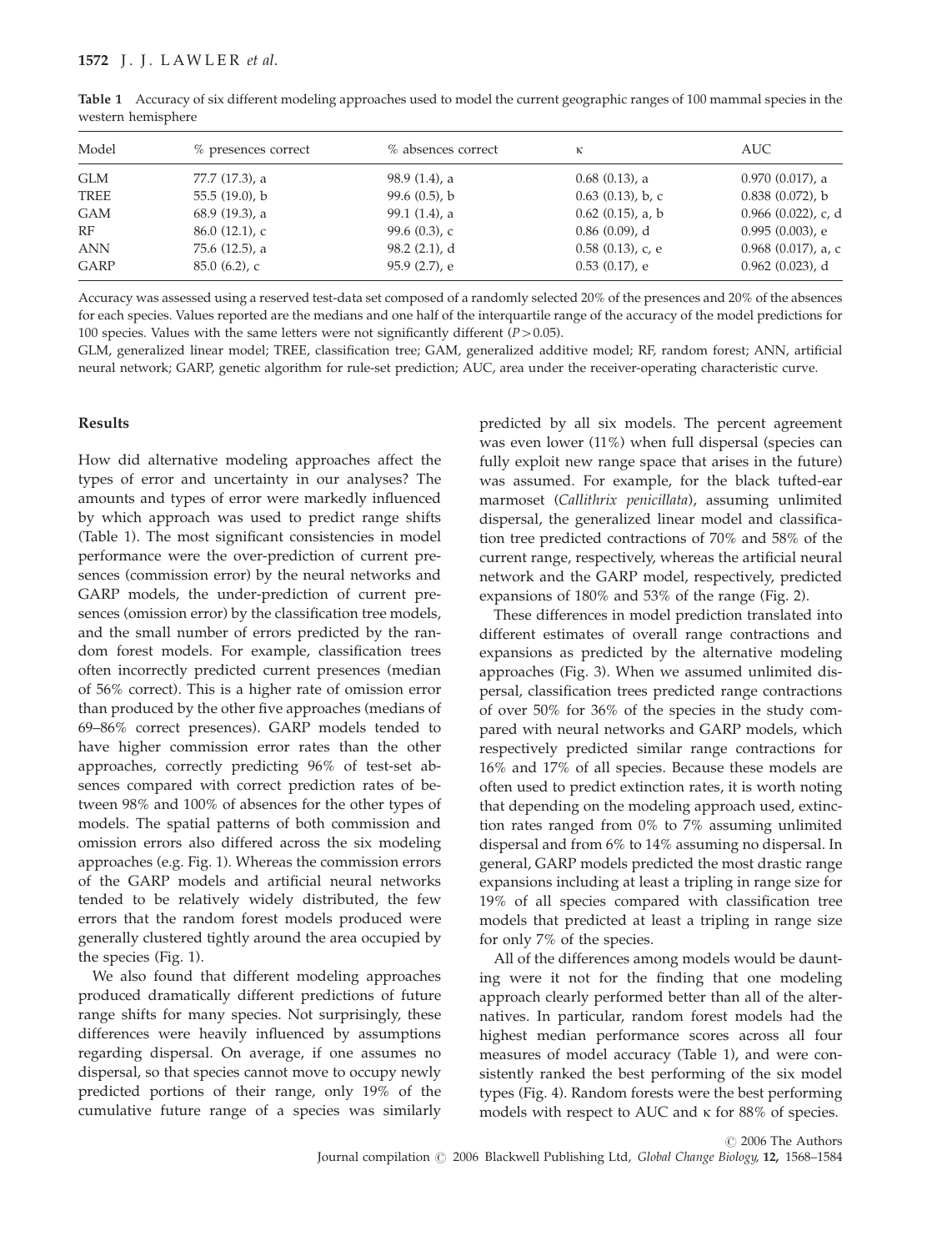

Fig. 1 Maps of the current range of the black tufted-ear marmoset (Callithrix penicillata) as predicted by six alternative modeling approaches. See Table 1 for an explanation of model abbreviations.

The superiority of the random forest models as measured by AUC,  $\kappa$ , and the percentage of correctly predicted presences was independent of species range size. Range size did, however, affect the accuracy of the models and the ranking of some of the approaches. For all approaches, the percentage of correctly predicted presences increased with initial range size (Fig. 5), whereas the percentage of correctly predicted absences decreased with initial range size (Fig. 6). Range size had little effect on the ranking of the modeling approaches with respect to the percentage of correctly predicted absences (Table 2) but more substantially affected the ranking of the approaches with respect to correctly predicted presences (Table 3). In particular, GARP models were the best at predicting presences for the species with the smallest ranges. This reduced omission error came at a cost, however, because GARP models had the highest commission error rates.

We noted some distinct differences in the models built for the 21 species for which land-cover data were not used in the modeling process. For all but the generalized linear models and random forest models,

the predictions for these species had higher commission error rates and lower omission error rates than the other 79 species for which land-cover data were used.

#### Discussion

#### Differences in bioclimatic modeling approaches

There are several different approaches to predicting changes in species distributions as a result of climate change (Iverson & Prasad, 1998; Shafer et al., 2001; Pearson et al., 2002; Araújo et al., 2004; Meynecke, 2004; Thomas et al., 2004). With few exceptions, previous studies have found very little consistency in the performance of these alternative approaches (Moisen & Frescino, 2002; Robertson et al., 2003; Thuiller, 2003; Segurado & Araújo, 2004). We have found similar inconsistency among models. Others have demonstrated that certain modeling approaches work differently for groups of species that demonstrate qualitatively different relationships with their environments (Segurado  $&$  Araújo, 2004). The six modeling techniques that we applied in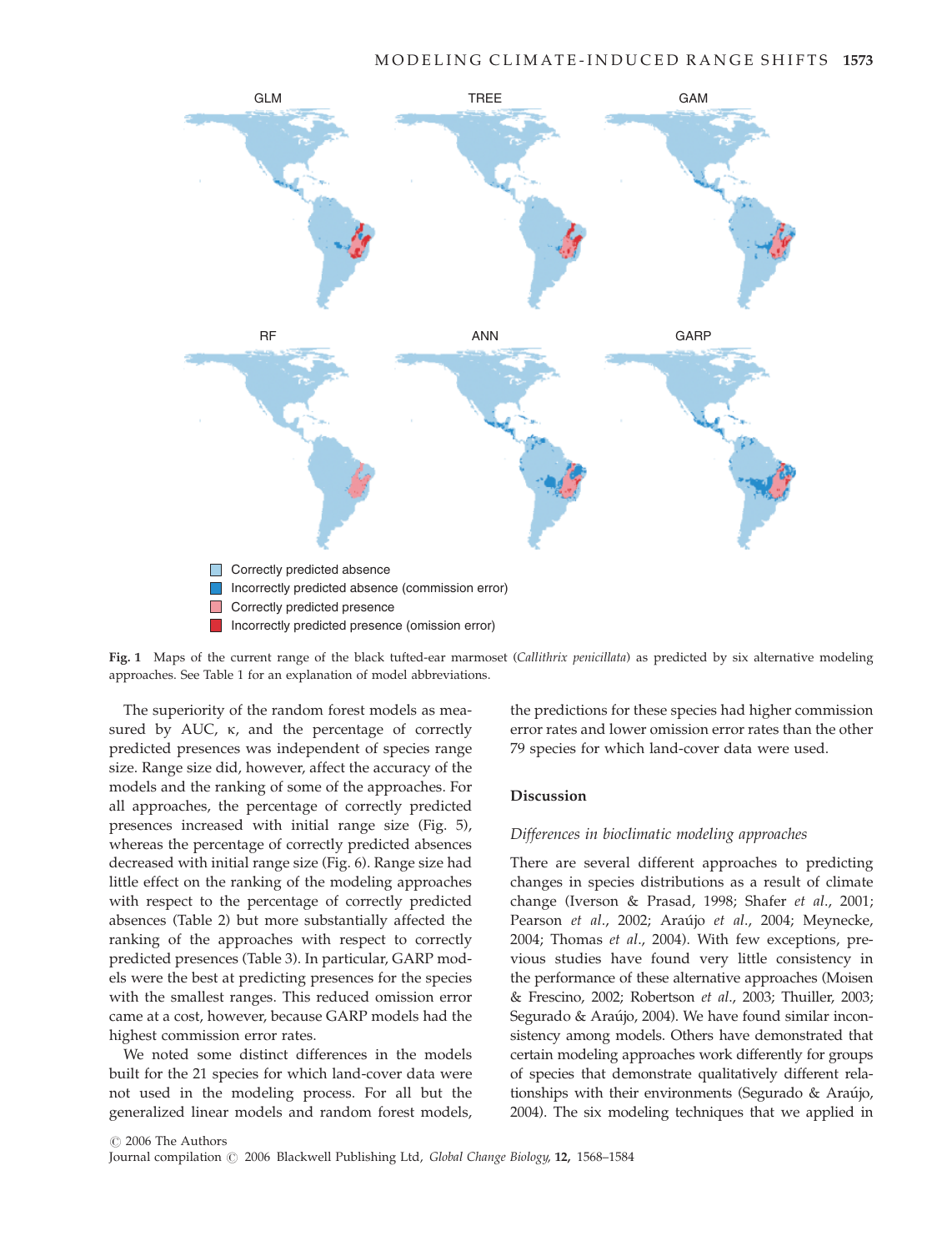

Fig. 2 Maps of the predicted future range of the black tufted-ear marmoset (Callithrix penicillata) as predicted by six alternative modeling approaches. See Table 1 for an explanation of model abbreviations.

this study make different assumptions about the relationships between species and their environments (Guisan & Zimmermann, 2000). For example, generalized linear models assume a given response curve that defines the relationship between the probability of presence and various environmental gradients. These models will generally work well for species with relatively simple relationships to environmental gradients. The other five techniques that we tested are more flexible with respect to the complexity of the relationships that they can model. For example, GAMs allow for complex relationships with individual variables to be modeled. They are not, however, as adept at modeling complex interactions between variables as are classification tree models or random forests. Artificial neural networks and GARP models, the two machine-learning-based approaches tested here, are in part an attempt to model both complex relationships with individual variables and complex interactions among those variables.

#### Inconsistencies in bioclimatic model predictions

The inconsistency among bioclimatic models has led some to suggest innovative methods for addressing model uncertainty that involve finding consensus among different models and then selecting the model that best represents these commonalities (Thuiller, 2003; Thuiller et al., 2004b). Another approach to reducing uncertainty is to ask whether some models might simply perform better than others, and hence we need not consider all of their predictions. Pursuing that strategy, our study compares essentially the full suite of correlative bioclimatic modeling approaches with a common data set, several metrics of model performance, and alternative assumptions about dispersal. The lessons are clear. First, random forest predictors, which averaged the predictions of hundreds of models, were consistently the best performers, and for the data we examined, performed remarkably well. They achieved error rates of less than 15% for presences and less than 1% for absences. We are aware of only one other study that has compared the performance of random forest predictors to other models for use as climate-envelope models. Prasad et al. (2006) found that random forest models and bagging (another tree-based model-averaging approach) consistently produced better predictions than multivariate adaptive regression splines and regression trees for predicting the distribu-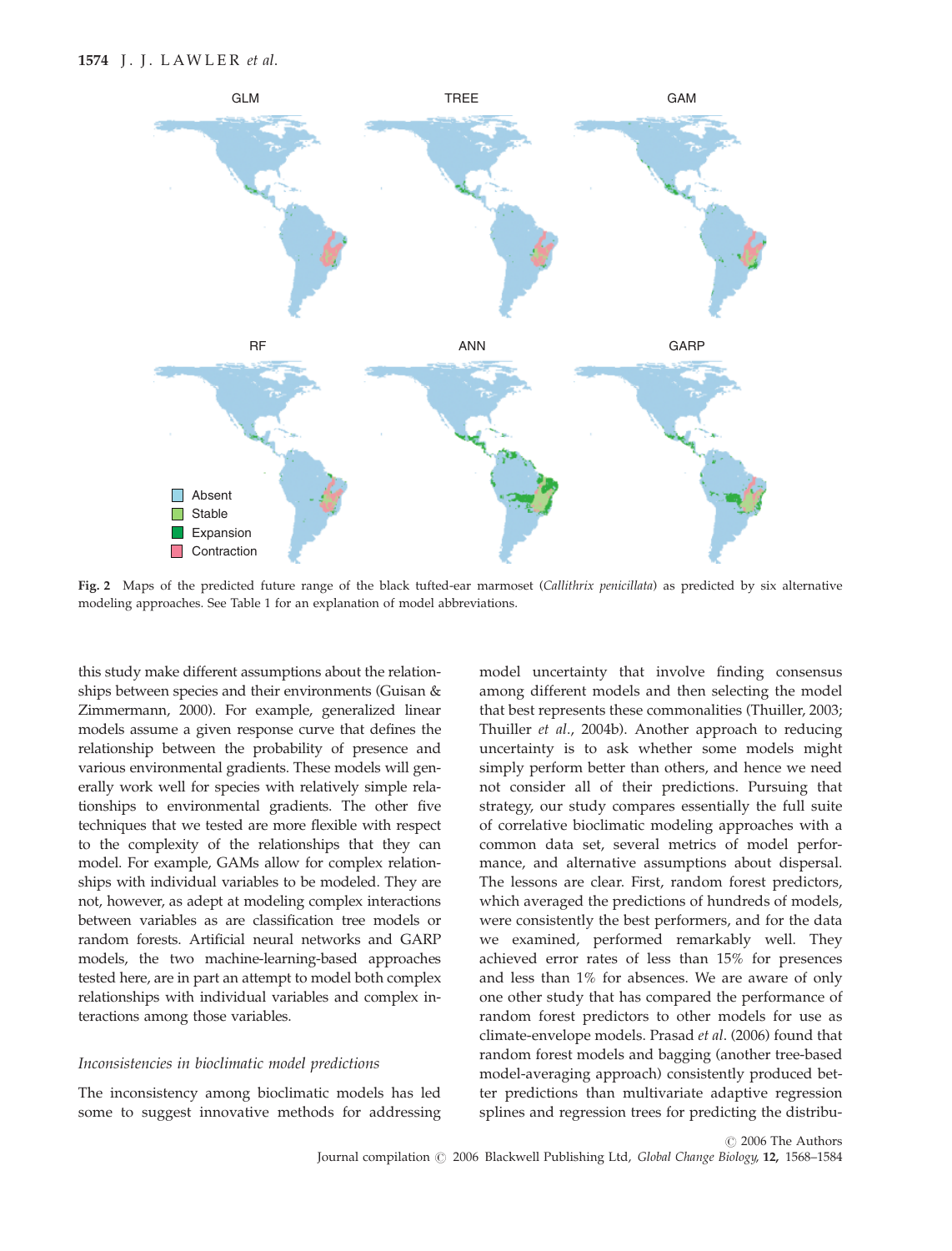



Fig. 3 Climate-induced range contractions and expansions for 100 species as predicted by six different modeling approaches. We report the percentage of species predicted to experience each of three levels of range contraction when (a) individuals are assumed to be able to disperse completely into their future range and (b) when individuals cannot disperse out of their current range. We also report the percentage of species predicted to

tions of four tree species. The performance of each of the other five modeling approaches tested here, but not by Prasad et al., is generally comparable with the performance of models of the same type tested elsewhere (Thuiller et al., 2003; Pearson et al., 2004; Segurado & Araújo, 2004).

Our results raise the obvious question of why random forest models work so remarkably well. The strength of this approach likely lies in the power derived from



Eig. 4 Ranking of the performance of six different modeling experience three levels of range expansion (c). approaches for predicting the current distribution of 100 mammal species. Performance was assessed as (a) the percentage of correctly predicted presences, (b) the percentage of correctly predicted absences, (c) the  $\kappa$  statistic, and (d) the area under the receiver-operating characteristic curve (AUC). Each set of box and whiskers represents the median, first and third quartiles, and the maximum and minimum values. See Table 1 for an explanation of model abbreviations.

averaging hundreds of different models (Breiman, 2001). The individual models are built with randomly selected subsets of the data and randomly selected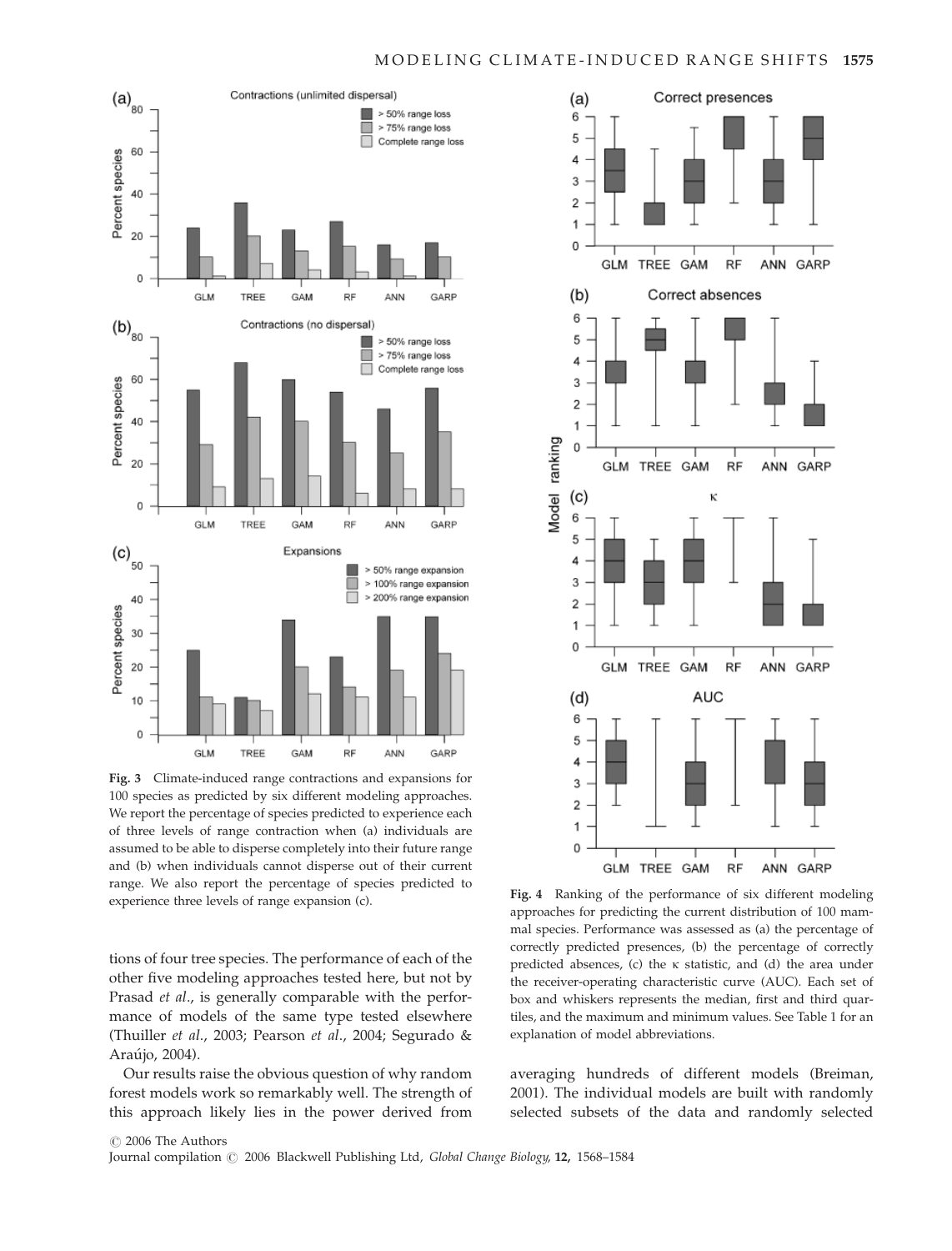

Fig. 5 Relationships between model accuracy (as measured by the percentage of correctly predicted presences) and species range size for 100 mammal species using six different modeling approaches. See Table 1 for an explanation of model abbreviations.

subsets of the predictor variables. Although we averaged 10 artificial neural networks and 10 GARP models to produce predictions for each species, the model averaging accomplished by random forest predictors is much more comprehensive. Although it is possible that model averaging applied similarly to techniques other than the classification trees on which random forests are based would produce models of comparable accuracy, the tree-based models themselves provide added advantages over other modeling approaches. In addition to providing a method for modeling complex interactions without having to specify them a priori, tree-based models allow the relationships between the response and the predictors to vary over the domain of the study. This is particularly advantageous for modeling data that cover large and diverse geographic areas.

The second lesson to be taken from our study is that the different modeling approaches tend to be relatively consistent in the types of errors they make. For example, classification trees produced the most omission errors whereas GARP models had the highest commission error rates. These errors, in turn, lead to different predicted range shifts, extinction rates, and changes in species composition at specific sites. The large number of commission errors produced by the GARP models may, in part, reflect a difference in philosophy inherent in the design and execution of GARP. The model is generally used with presence-only data (e.g. Peterson et al., 2002). Without true absences, it is impossible to fully assess model accuracy; one cannot determine whether predicted presences that do not coincide with the presence data represent commission error or unsampled presences. Indeed, when GARP is applied, many of the predicted presences that do not correspond with presence data points are generally assumed to either represent unrecorded presences or the unrealized portions of a species' fundamental niche (Anderson et al., 2003). While this assumption may be true, our results indicate that it may lead to an overly optimistic view of model performance. In our study, because we used both presence and absence data, we were able to identify commission error and thus fully test the GARP models.

It is important to recognize that no correlative modeling approach can accurately model the fundamental niche of a species. Whether using presence only data or data on presences and absences, the best one can do with a correlative approach is to approximate a species'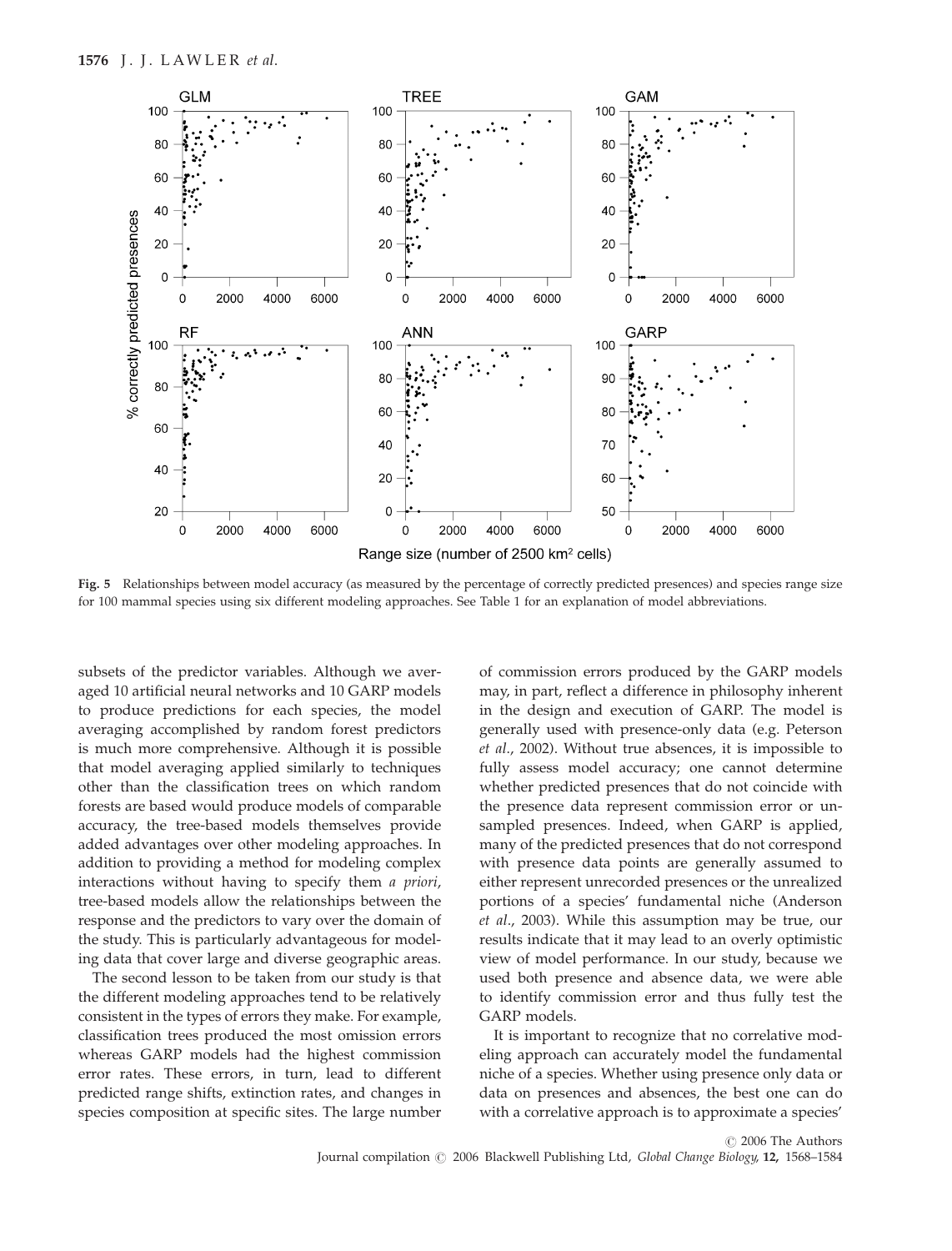

Fig. 6 Relationships between model accuracy (as measured by the percentage of correctly predicted absences) and species range size for 100 mammal species using six different modeling approaches. See Table 1 for an explanation.

|                |  |  | <b>Table 2</b> Median rankings of the accuracy of six different |  |  |
|----------------|--|--|-----------------------------------------------------------------|--|--|
|                |  |  | modeling approaches for predicting current absences of 100      |  |  |
| mammal species |  |  |                                                                 |  |  |

|                  | Median model rankings (for correctly predicted absences) |                |
|------------------|----------------------------------------------------------|----------------|
| Species with     | Species with                                             | Species with   |
| ranges of        | ranges of                                                | ranges $>1000$ |
| $50 - 200$ cells | 201-1000 cells                                           | cells          |
| RF               | RF                                                       | RF             |
| <b>TREE</b>      | <b>TREE</b>                                              | <b>TREE</b>    |
| <b>GLM</b>       | GLM                                                      | GAM            |
| GAM              | GAM                                                      | GLM            |
| <b>ANN</b>       | <b>ANN</b>                                               | <b>ANN</b>     |
| GARP             | GARP                                                     | GARP           |

Species have been divided into three groups based on current range size. The three columns in the table represent model rankings for (from left to right) 39 species with ranges consisting of 50–200 grid cells, 31 species with ranges of 201–1000 grid cells, and 30 species with ranges of  $>1000$  grid cells. The highest ranked models are at the tops of the columns and models tied in rank are linked with a vertical line. See Table 1 for an explanation of model abbreviations.

current realized niche and hope that the modeled relationships hold in the future. Although there is no assurance that the model that most accurately predicts the current distribution of a species will always produce the most accurate future predictions, it is likely that minimizing known errors in the current predictions will reduce the total amount of error in projections of future or past ranges.

In addition to being prone to committing specific types of errors, different modeling approaches may also be more or less sensitive to various attributes of the data used in the modeling process. For example, some modeling approaches may be more robust to changes in spatial resolution (Thuiller et al., 2003) and some may be more robust to the changes in spatial extent (Thuiller et al., 2004c). Some modeling approaches may be more sensitive to the ratio of presences to absences in the data set (Fielding & Haworth, 1995). Finally, some modeling approaches may be more or less sensitive to the type of predictor variables used in the modeling process (Thuiller et al., 2004a). Determining the degree to which these attributes of data sets differentially affect modeling approaches will require a concerted research effort in the future.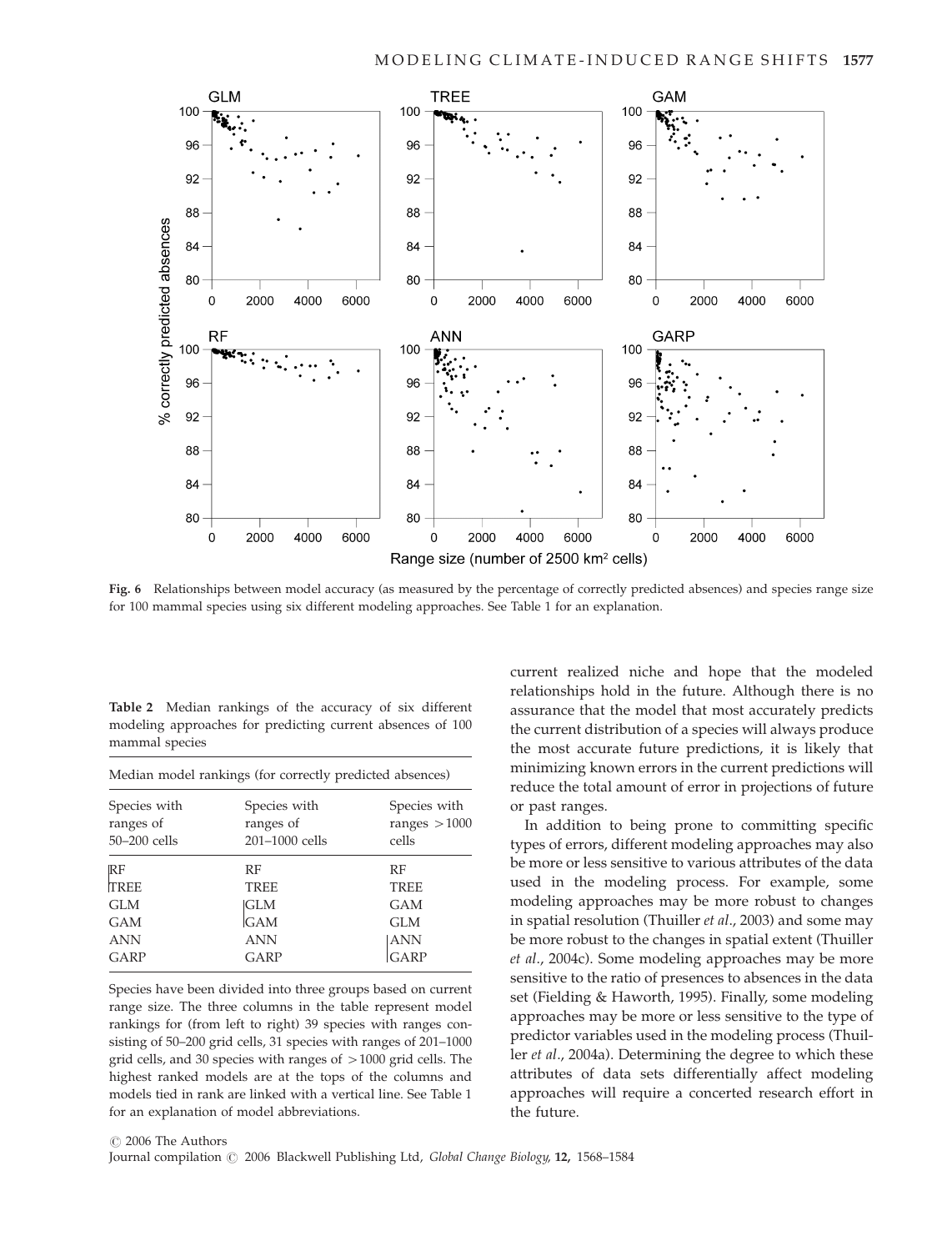Table 3 Median rankings of the accuracy of six different modeling approaches for predicting current presences of 100 mammal species

| Median model rankings (for correctly predicted presences) |                                         |
|-----------------------------------------------------------|-----------------------------------------|
| Species with<br>ranges of<br>201-1000 cells               | Species with<br>ranges $>1000$<br>cells |
| RF                                                        | RF                                      |
| GARP                                                      | <b>GLM</b>                              |
| <b>GLM</b>                                                | GAM                                     |
| <b>GAM</b>                                                | <b>ANN</b>                              |
| <b>ANN</b><br>TREE                                        | GARP<br>TREE                            |
|                                                           |                                         |

Species have been divided into three groups based on current range size. The three columns in the table represent model rankings for (from left to right) 39 species with ranges consisting of 50–200 grid cells, 31 species with ranges of 201–1000 grid cells, and 30 species with ranges of  $>1000$  grid cells. The highest ranked models are at the tops of the columns and models tied in rank are linked with a vertical line. See Table 1 for an explanation of model abbreviations.

The last lesson we can take from our study is that the models differed greatly in the extent to which they predicted shrinking ranges vs. expanding ranges in the face of climate change. For example, when we assumed unlimited dispersal, classification tree models predicted extinctions for 7% of the species compared with GARP models, which predicted no extinctions. Similarly, Thuiller et al. (2004b) demonstrated potential differences in predicted extinction rates across modeling approaches ranging from less than 1% to roughly 5% over a 50-year period.

#### Limitations and advances in bioclimatic modeling

Although bioclimatic models are a useful tool for investigating the effects of climate change on biodiversity at large spatial scales, they are not without their limitations. Our analyses address one aspect of the uncertainty associated with current bioclimatic models and highlight a tool for reducing this uncertainty. There are, however, several other points at which uncertainty enters the bioclimatic-modeling process. The limitations of bioclimatic models have been thoroughly reviewed by Pearson & Dawson (2003). Here, we discuss four of these limitations.

First, most correlative approaches do not directly model biotic interactions. These interactions can have strong influences on species' responses to climate change (Davis et al., 1998). As a first step to addressing biotic interactions, we included vegetation in our models as a proxy for animal–habitat interactions. Although simple vegetation associations cannot capture all biotic interactions, they likely represent some of the most basic, resource use, predator–prey, and competitor interactions. Models that assume climate variables will serve as a proxy for vegetation, will fail to capture the effects of changes in atmospheric  $CO<sub>2</sub>$  concentrations on animal habitat. Including vegetation in bioclimatic models for animals is only a first step to addressing biotic interactions. Explicitly modeling interspecific interactions will involve linking bioclimatic models for multiple species or further integrating mechanistic and correlative models.

The second limitation of correlative models is that they do not address dispersal. Assuming that organisms can fully disperse into their projected future range or that they will be limited to that portion of their projected future range that overlaps their current range is overly simplistic. One solution is to link bioclimatic model projections with simulated dispersal patterns (e.g. Peterson et al., 2002). Such integrated modeling approaches will provide more accurate predictions of future distributions.

The third limitation of bioclimatic models is that they cannot account for evolutionary change. For species with rapid adaptation rates, evolutionary changes may influence the impacts of climate change on species distributions (Hoffmann & Parsons, 1991; Thomas et al., 2001). However, for many species, evolutionary change will likely lag far behind climate change (Peters & Darling, 1985; Etterson & Shaw, 2001). With respect to evolutionary change, bioclimatic approaches will most accurately model species with poor dispersal capabilities and long generation times (Pearson & Dawson, 2003).

Finally, the fourth limitation of bioclimatic approaches is that the models are exceedingly difficult to validate. Ideally, models are validated with data that are completely independent of the data used to build them. However, many models are evaluated with the same data used in model building (e.g. Huntley et al., 2004). In these cases, there is a complete lack of independence of the data sets, which prevents any assessment of whether or not the models over-fit the data. Another common approach is the one taken in this and many other studies (Iverson & Prasad, 1998; Pearson et al., 2002; Thuiller, 2003) in which data are split into two sets, one of which is used to build the models and the other of which is reserved for model validation. Although this approach provides some independence of the model building and validating data sets, the reserved data are not completely independent because of spatial autocorrelation (Koenig, 1999). To obtain a completely independent data set, one must find data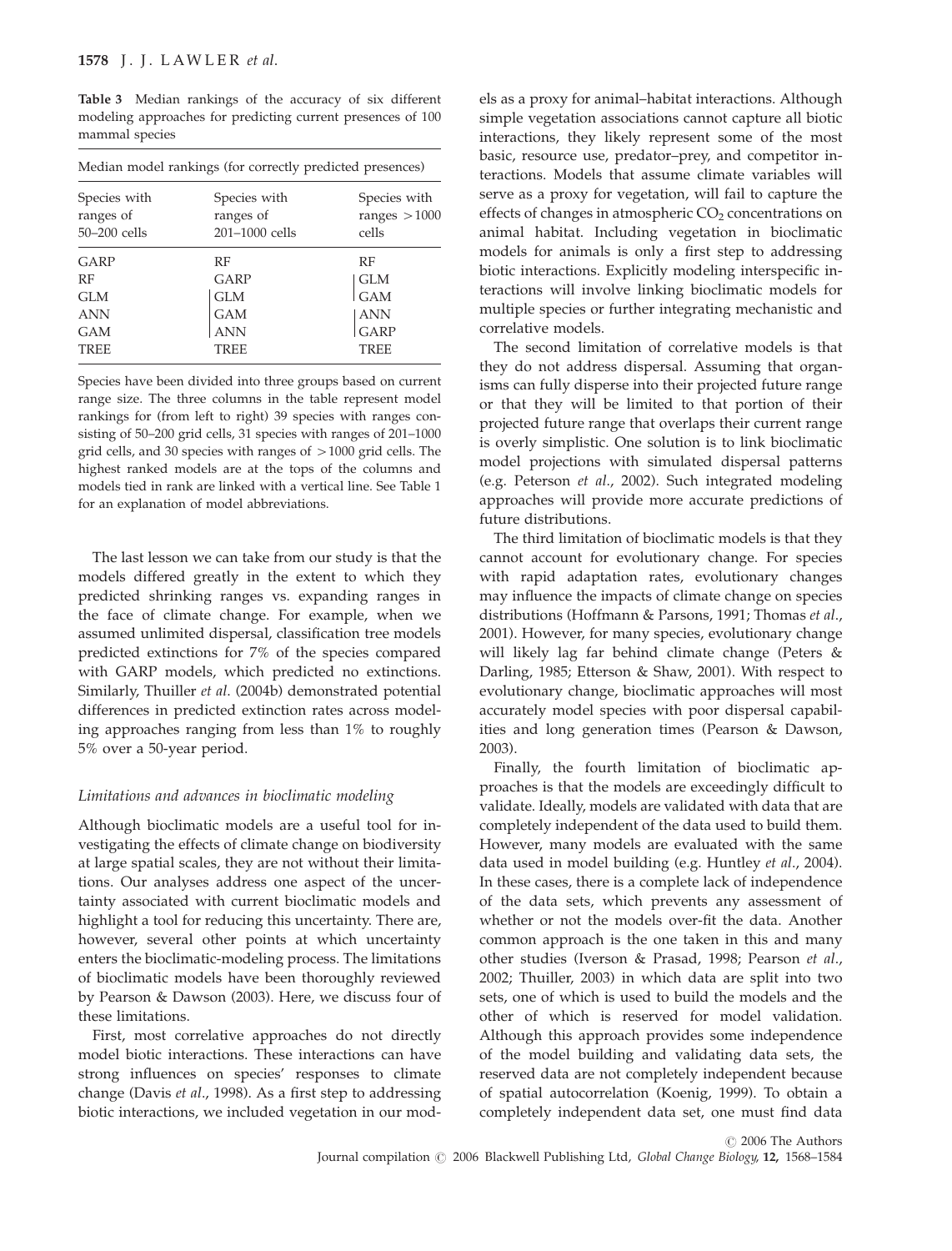from a geographically distinct region (Fielding & Haworth, 1995) or from a historical period (Araújo et al., 2005) – although the latter may still be both spatially and temporally autocorrelated.

For continental analyses, truly independent data seldom exist. Many species that occur on multiple continents do so because they are invasive exotics and, thus, may not be at equilibrium with their new environments. Historic data for most species do not exist. When they do, they often provide few data points for model validation. Fortunately, there is evidence that bioclimatic model validation estimates based on semiindependent reserved validation data sets may approximate estimates based on more independent data sets. Araújo et al. (2005) found that model performance estimates based on historic bird ranges were similar to performance estimates based on a reserved data set.

Despite these limitations, we should not underestimate the role of bioclimatic models in assessing the potential effects of climate change. Bioclimatic model predictions should be seen as a first approximation of the potential effects of climate change on biota at large spatial scales and not as accurate predictions of future distributions of individual species (Pearson & Dawson, 2003). Although dynamic global vegetation models (DGVMs) currently provide a process-based alternative for projecting climate-induced shifts in vegetation types or biomes (Bachelet et al., 2001; Sitch et al., 2003), building purely mechanistic models for large numbers of individual species would be a massive undertaking because of the lack of knowledge of species' life histories and physiologies and the amount of work each individual model would require. Indeed, mechanistic models come with their own uncertainties as DGVMcomparison studies demonstrate (Cramer et al., 2001; Bachelet et al., 2003). Our results highlight one specific modeling approach that will reduce the uncertainty in bioclimatic-model predictions. Reducing the uncertainty associated with biotic interactions, dispersal, and evolutionary change will involve even more creative approaches that combine mechanistic and correlative models.

#### Conclusions

The uncertainties in future range predictions that can be attributed to the errors in the bioclimatic models currently in use are likely to be greater than the uncertainties of actually predicting the underlying climate change (i.e. the differences among climate models and emissions scenarios) (Thuiller, 2004). This means that unless we can produce more accurate bioclimatic models, they cannot really be used to compare the consequences of different greenhouse gas emissions scenarios. Looking

forward, it appears that random forest models or other model-averaging approaches may yield robust predictions of range shifts in the face of climate change. It will still be difficult to translate these predictions into expected extinctions and species turn-over rates because actual range shifts will depend on dispersal, evolutionary flexibility, and species interactions. Nonetheless, for the sake of adaptive management and conservation planning, random forest models provide a useful and reliable tool. By minimizing the uncertainty in bioclimatic models, studies of climate-induced range shifts can concentrate on elucidating the effects of the more important uncertainties in climate-change predictions.

## Acknowledgements

We thank Peter Kareiva, Louis Iverson, Dan Kluza, Anne Guerry, Don Phillips, Tom Edwards, John Van Sickle, and two anonymous reviewers for useful discussions and comments on the manuscript. Species distribution data were provided by NatureServe in collaboration with Bruce Patterson, Wes Sechrest, Marcelo Tognelli, Gerardo Ceballos, The Nature Conservancy – Migratory Bird Program, Conservation International – CABS, World Wildlife Fund – US, and Environment Canada – WILD-SPACE. Funding was provided by a David H. Smith Conservation Fellowship awarded to J. L. by The Nature Conservancy and the Society for Conservation Biology. We also thank Betsy Smith and the US Environmental protection Agency's Regional Vulnerability Assessment program for providing additional funding and support. This paper has been subjected to review by the US EPA National Health and Environmental Effects Research Laboratory's Western Ecology Division and approved for publication. Approval does not signify that the contents reflect the views of the Agency, nor does mention of trade names or commercial products constitute endorsement or recommendation for use. This is publication no. DHS2006-03 of the David H. Smith Conservation Fellowship Program.

#### References

- Anderson RP, Lew D, Peterson AT (2003) Evaluating predictive models of species' distributions: criteria for selecting optimal models. Ecological Modelling, 162, 211–232.
- Araújo MB, Cabeza M, Thuiller W et al. (2004) Would climate change drive species out of reserves? An assessment of existing reserve-selection methods. Global Change Biology, 10, 1618–1626.
- Araújo MB, Pearson RG, Thuiller W et al. (2005) Validation of species–climate impact models under climate change. Global Change Biology, 11, 1504–1513.
- Bachelet D, Neilson RP, Hickler Tet al. (2003) Simulating past and future dynamics of natural ecosystems in the United States. Global Biogeochemical Cycles, 17, 14–21.
- Bachelet D, Neilson RP, Lenihan JM et al. (2001) Climate change effects on vegetation distribution and carbon budget in the United States. Ecosystems, 4, 164–185.
- Breiman L (2001) Random forests. Machine Learning, 45, 5–32.
- Breiman L, Friedman JH, Olshen RA et al. (1984) Classification and Regression Trees. Wadsworth and Brooks/Cole, Monterey, CA.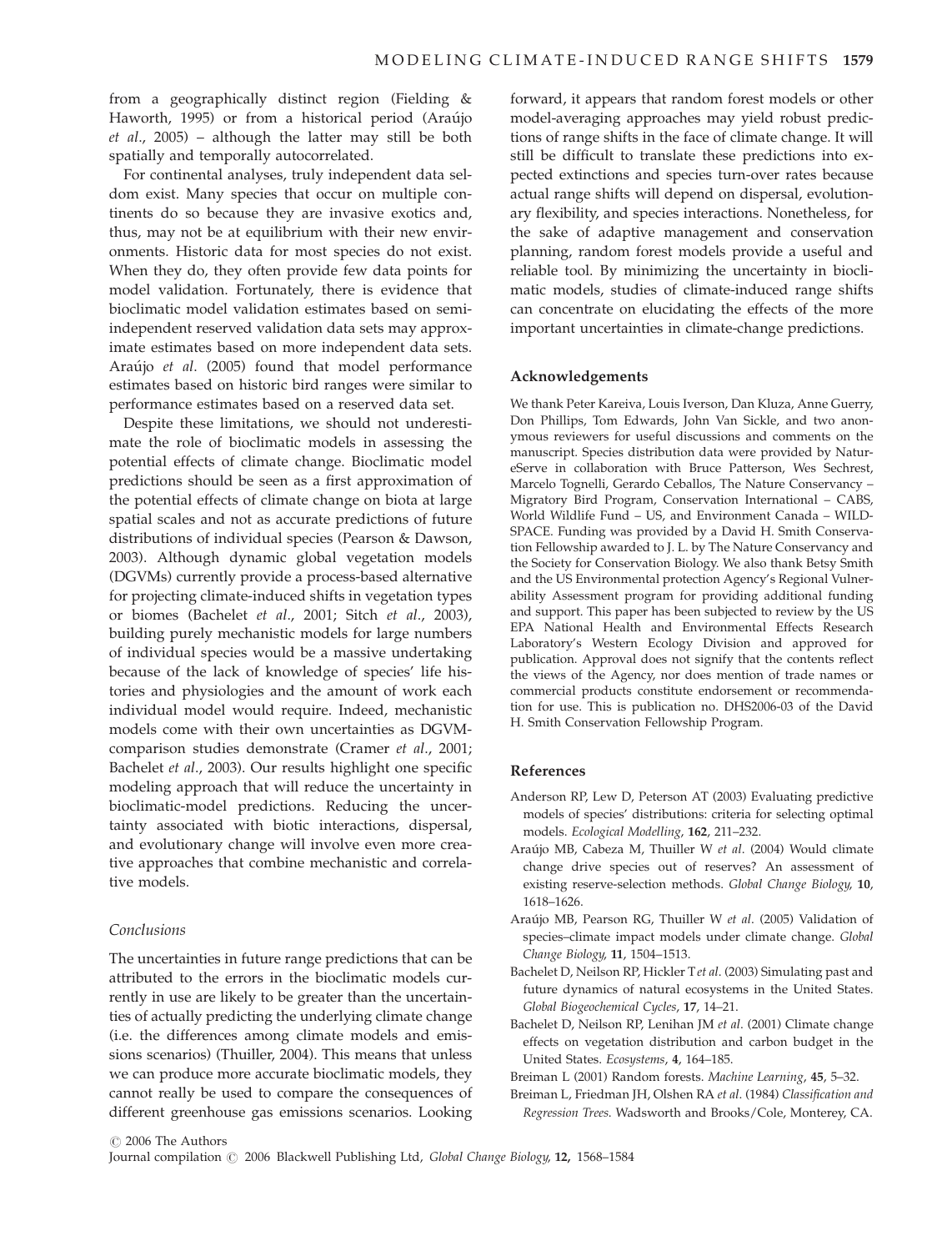- Chambers JM, Hastie TJ (1991) Statistical Models in S. Chapman & Hall, Boca Raton, FL.
- Cramer W, Bondeau A, Woodward FI et al. (2001) Global response of terrestrial ecosystem structure and function to CO2 and climate change: results from six dynamic global vegetation models. Global Change Biology, 7, 357–373.
- Davis AJ, Jenkinson LS, Lawton JH et al. (1998) Making mistakes when predicting shifts in species range in response to global warming. Nature, 391, 783–786.
- De'ath G, Fabricius KE (2000) Classification and regression trees: a powerful yet simple technique for ecological data analysis. Ecology, 81, 3178–3192.
- Etterson JR, Shaw RG (2001) Constraint to adaptive evolution in response to global warming. Science, 294, 151–154.
- Fielding AH, Bell JF (1997) A review of methods for the assessment of prediction errors in conservation presence/absence models. Environmental Conservation, 24, 38–49.
- Fielding AH, Haworth PF (1995) Testing the generality of bird habitat models. Conservation Biology, 9, 1466–1481.
- Guisan A, Edwards TC, Hastie T (2002) Generalized linear and generalized additive models in studies of species distributions: setting the scene. Ecological Modelling, 157, 89–100.
- Guisan A, Zimmermann NE (2000) Predictive habitat distribution models in ecology. Ecological Modelling, 135, 147–186.
- Hastie TJ, Tibshirani RJ (1990) Generalized Additive Models. Chapman & Hall, London.
- Hoffmann AA, Parsons PA (1991) Evolutionary Genetics and Environmental Stress. Oxford University Press, Oxford.
- Holm S (1979) A simple sequentially rejective multiple test procedure. Scandinavian Journal of Statistics, 6, 65–70.
- Houghton JT, Ding Y, Griggs DJ et al. (eds) (2001) Climate Change 2001: The Scientific Basis. Cambridge University Press, Cambridge.
- Huntley B, Green RE, Collingham YC et al. (2004) The performance of models relating species geographical distributions to climate is independent of trophic level. Ecology Letters, 7, 417–426.
- Iverson LR, Prasad AM (1998) Predicting abundance of 80 tree species following climate change in the eastern United States. Ecological Monographs, 68, 465–485.
- Johns TC, Carnell RE, Crossley JF et al. (1997) The second Hadley Centre coupled ocean–atmosphere GCM; model description, spinup and validation. Climate Dynamics, 13, 103–134.
- Kattenberg A, Giorgi F, Grassl H et al. (1996) Climate models: projections of future climate. In Climate Change 1995: The Science of Climate Change. Contribution of Working Group 1 to the Second Assessment Report of the Intergovernmental Panel on Climate Change (eds Houghton HT, Meira Filho LG, Gallander BA, Harris N, Kattenberg A, Maskell K), pp. 285–357. Cambridge University Press, Cambridge.
- Koenig WD (1999) Spatial autocorrelation of ecological phenomena. Trends in Ecology and Evolution, 14, 22–25.
- Leemans R, Cramer W (1991) The IIASA database for mean monthly values of temperature, precipitation and cloudiness of a global terrestrial grid. International Institute for Applied Systems Analysis (IIASA). RR-91-18.
- Lomolino MV, Riddle BR, Brown JH (2005) Biogeography. Sinauer Associates Inc., Sunderland, MA.
- Loveland TR, Zhu Z, Ohlen DO et al. (1999) An analysis of the IGBP global land-cover characterization process. Photogrammetric Engineering and Remote Sensing, 65, 1021–1032.
- McCullagh P, Nelder JA (1989) Generalized Linear Models. Chapman & Hall, London.
- Meynecke J-O (2004) Effects of global climate change on geographic distributions of vertebrates in North Queensland. Ecological Modelling, 174, 347–357.
- Moisen GG, Frescino TS (2002) Comparing five modelling techniques for predicting forest characteristics. Ecological Modelling, 157, 209–225.
- Monserud RA, Leemans R (1992) Comparing global vegetation maps with the Kappa statistic. Ecological Modelling, 62, 275–293.
- Neilson RP (1995) A model for predicting continental scale vegetation distributions and water balance. Ecological Applications, 5, 362–385.
- Nix HA (1986) A biogeographic analysis of Australian elapid snakes. In Atlas of Elapid Snakes of Australia (ed. Longmore R), pp. 4–15. Australian Government Publishing Service, Canberra.
- Parmesan C, Yohe G (2003) A globally coherent fingerprint of climate change impacts across natural systems. Nature, 421, 37–42.
- Patterson BD, Ceballos G, Sechrest W et al. (2003) Digital Distribution Maps of the Mammals of the Western Hemisphere, Version 1.0. NatureServe, Arlington, VA.
- Pearson RG, Dawson TP (2003) Predicting the impacts of climate change on the distribution of species: are climate envelope models useful? Global Ecology and Biogeography, 12, 361–371.
- Pearson RG, Dawson TP, Berry PM et al. (2002) SPECIES: a Spatial Evaluation of Climate Impact on the Envelope of Species. Ecological Modelling, 154, 289–300.
- Pearson RG, Dawson TP, Liu C (2004) Modelling species distributions in Britain: a hierarchical integration of climate and land-cover data. Ecography, 27, 285–298.
- Peters RL, Darling JDS (1985) The greenhouse effect and nature reserves. Bioscience, 35, 707–717.
- Peterson AT, Ortega-Huerta MA, Bartley J et al. (2002) Future projections for Mexican faunas under global climate change scenarios. Nature, 416, 626–629.
- Prasad AM, Iverson LR, Liaw A (2006) Newer classification and regression tree techniques: bagging and random forests for ecological prediction. Ecosystems, 9, 181–199.
- Ripley BD (1996) Pattern Recognition and Neural Networks. Cambridge University Press, Cambridge.
- Robertson MP, Peter CI, Villet MH et al. (2003) Comparing models for predicting species' potential distributions: a case study using correlative and mechanistic predictive modelling techniques. Ecological Modelling, 164, 153–167.
- Root TL, Price JT, Hall KR et al. (2003) Fingerprints of global warming on wild animals and plants. Nature, 421, 57–60.
- Segurado P, Araújo MB (2004) An evaluation of methods for modelling species distributions. Journal of Biogeography, 31, 1555–1568.
- Shafer SL, Bartlein PJ, Thompson RS (2001) Potential changes in the distribution of western North America tree and shrub taxa under future climate scenarios. Ecosystems, 4, 200–215.
- Sitch S, Smith B, Prentice IC et al. (2003) Evaluation of ecosystem dynamics, plant geography and terrestrial carbon cycling in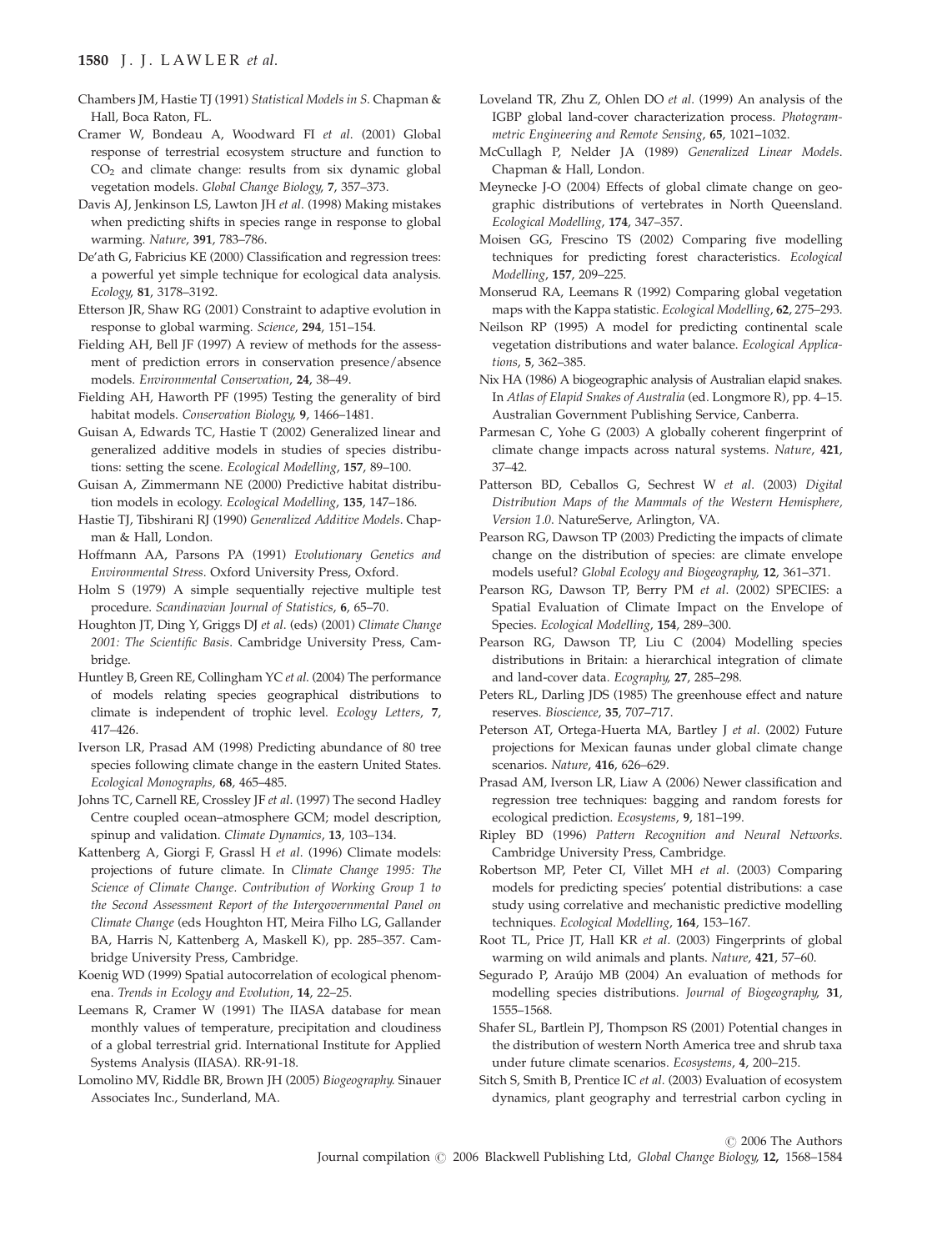the LPJ dynamic global vegetation model. Global Change Biology, 9, 161–185.

- Stehman SV (1997) Selecting and interpreting measures of thematic classification accuracy. Remote Sensing of Environment, 62, 77–89.
- Stockwell DRB, Noble IR (1992) Induction of sets of rules from animal distribution data: a robust and informative method of data analysis. Mathematics and Computers in Simulation, 33, 385–390.
- Therneau TM, Atkinson EJ (1997) An introduction to recursive partitioning using the RPART routines. http://www.mayo.edu/ hsr/techrpt/61.pdf
- Thomas CD, Bodsworth EJ, Wilson RJ et al. (2001) Ecological and evolutionary processes at expanding range margins. Nature, 411, 577–581.
- Thomas CD, Cameron A, Green RE et al. (2004) Extinction risk from climate change. Nature, 427, 145–148.
- Thuiller W (2003) BIOMOD optimizing predictions of species distributions and projecting potential future shifts under global change. Global Change Biology, 9, 1353–1362.
- Thuiller W (2004) Patterns and uncertainties of species' range shifts under climate change. Global Change Biology, 10, 2020–2027.
- Thuiller W, Araújo MB, Lavorel S (2003) Generalized models vs. classification tree analysis: predicting spatial distributions of plant species at different scales. Journal of Vegetation Science, 14, 669–680.
- Thuiller W, Araújo MB, Lavorel S (2004a) Do we need land-cover data to model species distributions in Europe? Journal of Biogeography, 31, 353–361.
- Thuiller W, Araújo MB, Pearson RG et al. (2004b) Biodiversity conservation: uncertainty in predictions of extinction risk. Nature, 430, doi:10.1038/nature 02716.
- Thuiller W, Brotons L, Araújo MB et al. (2004c) Effects of restricting environmental range of data to project current and future species distributions. Ecography, 27, 165–172.
- Thuiller W, Lavorel S, Araujo MB (2005a) Niche properties and geographical extent as predictors of species sensitivity to climate change. Global Ecology and Biogeography, 14, 347–357.
- Thuiller W, Lavorel S, Araujo MB et al. (2005b) Climate change threats to plant diversity in Europe. Proceedings of the National Academy of Sciences, 102, 8245–8250.
- Venables WN, Ripley BD (2002) Modern Applied Statistics with S-PLUS. Springer, New York.
- Wahba G (1990) Spline Models for Observational Data. SIAM, Philadelphia.
- Williams SE, Bolitho EE, Fox S (2003) Climate change in Australian tropical rainforests: an impending environmental catastrophe. Proceedings of the Royal Society of London B, 270, 1887–1892.
- Wood SN, Augustin NH (2002) GAMs with integrated model selection using penalized regression splines and applications to environmental modelling. Ecological Modelling, 157, 157–177.

# Appendix

Table A1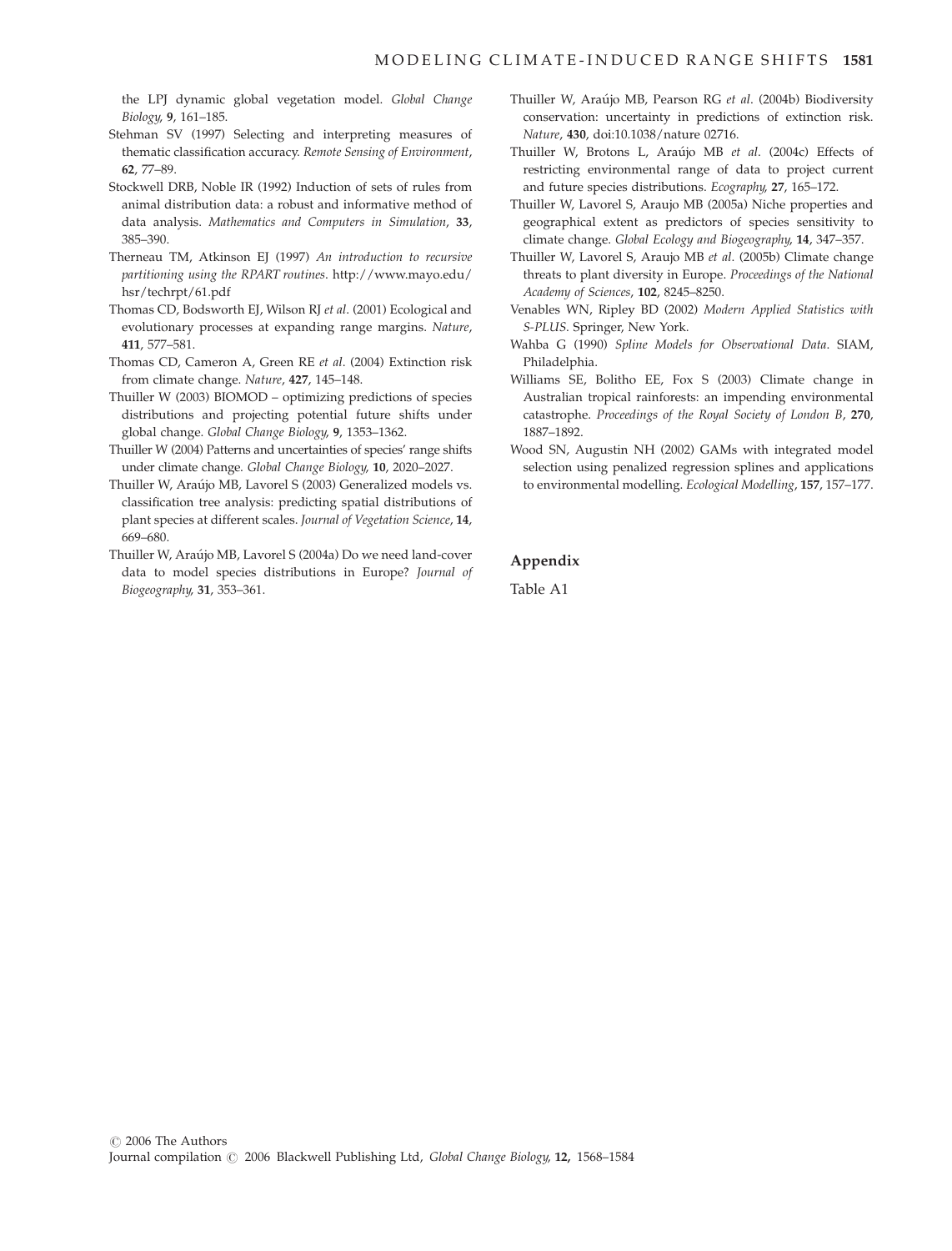|                               |                                                      |                    |                |                                                   |                               |                                             |                                                                                                                                                                                                                                                                                                                                                                                                                          | Predicted future range as a proportion of current range                                     |            |                      |                                                                                                                                                  |                  |                            |                                                                           |
|-------------------------------|------------------------------------------------------|--------------------|----------------|---------------------------------------------------|-------------------------------|---------------------------------------------|--------------------------------------------------------------------------------------------------------------------------------------------------------------------------------------------------------------------------------------------------------------------------------------------------------------------------------------------------------------------------------------------------------------------------|---------------------------------------------------------------------------------------------|------------|----------------------|--------------------------------------------------------------------------------------------------------------------------------------------------|------------------|----------------------------|---------------------------------------------------------------------------|
|                               |                                                      | Current range      |                | Unlimited dispersal                               |                               |                                             |                                                                                                                                                                                                                                                                                                                                                                                                                          |                                                                                             |            | No dispersal         |                                                                                                                                                  |                  |                            |                                                                           |
| Scientific name               | English name                                         | (km <sup>2</sup> ) | <b>GLM</b>     | <b>TREE</b>                                       | <b>GAM</b>                    | EE                                          | <b>NN</b>                                                                                                                                                                                                                                                                                                                                                                                                                | GARP                                                                                        | <b>GLM</b> | <b>TREE</b>          | <b>GAM</b>                                                                                                                                       | EE               | <b>ANN</b>                 | GARP                                                                      |
| Akodon albiventer             | $\circ$<br>White-bellied grass mous                  | 437500             |                |                                                   |                               |                                             |                                                                                                                                                                                                                                                                                                                                                                                                                          |                                                                                             |            |                      |                                                                                                                                                  |                  |                            |                                                                           |
| Akodon cursor                 | Cursor grass mouse                                   | 1430000            |                | 0.55                                              | $\frac{3}{10}$                | $\begin{array}{c} 1.53 \\ 0.53 \end{array}$ | $0.92$<br>1.06                                                                                                                                                                                                                                                                                                                                                                                                           | $\frac{1.71}{0.38}$                                                                         | 0.34       | $0.31$<br>$0.17$     |                                                                                                                                                  | 0.68             | $0.46$<br>$0.31$           | $0.68$<br>0.17                                                            |
| Alouatta caraya               | Black howling monkey                                 | 3127500            |                | 0.34                                              | 0.79                          | 0.31                                        | $\begin{array}{l} \mathcal{B}_{1}^{1} \mathcal{B}_{2}^{1} \mathcal{B}_{3}^{2} \mathcal{B}_{4}^{3} \mathcal{B}_{5}^{4} \mathcal{B}_{6}^{4} \mathcal{B}_{7}^{4} \mathcal{B}_{8}^{4} \mathcal{B}_{9}^{4} \mathcal{B}_{1}^{5} \mathcal{B}_{1}^{6} \mathcal{B}_{2}^{6} \mathcal{B}_{3}^{6} \mathcal{B}_{4}^{7} \mathcal{B}_{5}^{8} \mathcal{B}_{6}^{7} \mathcal{B}_{7}^{8} \mathcal{B}_{8}^{7} \mathcal{B}_{8}^{7} \mathcal{$ |                                                                                             |            | 0.19                 | 0.5<br>0.000 0.000 0.000 0.000<br>0.000 0.000 0.000 0.000 0.000 0.000 0.000 0.000 0.000 0.000 0.000 0.000 0.000 0.000 0.000 0.000 0.000 0.000 0. | 0.17             | 0.58                       | 0.25                                                                      |
| Alouatta pigra                | Black howling monkey                                 | 275000             |                | 0.45                                              |                               | 4.48                                        |                                                                                                                                                                                                                                                                                                                                                                                                                          |                                                                                             | 0.54       |                      |                                                                                                                                                  | 0.04             | 0.06                       | 0.21                                                                      |
| Alouatta sara                 | Bolivian red howling monkey                          | 410000             |                | 15<br>0.08<br>0.05                                |                               | 1.27                                        |                                                                                                                                                                                                                                                                                                                                                                                                                          |                                                                                             |            | 0.05<br>0.05<br>0.07 |                                                                                                                                                  | 0.12             | 0.71                       |                                                                           |
| Amorphochilus schnablii       | Smoky bat                                            | 370000             |                |                                                   |                               |                                             |                                                                                                                                                                                                                                                                                                                                                                                                                          |                                                                                             |            |                      |                                                                                                                                                  | $0.36$<br>$0.82$ | 0.34                       |                                                                           |
| Anoura latidens               | Broad-toothed tailless ba                            | 417500             |                |                                                   |                               |                                             |                                                                                                                                                                                                                                                                                                                                                                                                                          |                                                                                             |            |                      |                                                                                                                                                  |                  | 0.12                       |                                                                           |
| Aotus vociferans              | Tropical night monkey                                | 1157500            |                |                                                   |                               | $1.01$<br>$7.39$<br>$0.28$                  |                                                                                                                                                                                                                                                                                                                                                                                                                          | 8 5 5 5 5 5 5 5 6 7 6 7 6 7 6 7 6 7 7 8 9 7 7 8 9 7 7 8 9 7 7 8 9 7 7 8 9 7 7 8 9 7 7 8 9 7 |            |                      |                                                                                                                                                  | 0.08             | 0.83                       | $3,860$<br>$0.660$<br>$0.660$<br>$0.660$<br>$0.660$<br>$0.660$<br>$0.660$ |
| Artibeus fraterculus          | Fraternal fruit-eating bat                           | 297500             |                |                                                   |                               |                                             |                                                                                                                                                                                                                                                                                                                                                                                                                          |                                                                                             |            |                      |                                                                                                                                                  | 0.18             | 0.44                       |                                                                           |
| Auliscomys pictus             | Painted big-eared mouse                              | 320000             |                |                                                   |                               |                                             |                                                                                                                                                                                                                                                                                                                                                                                                                          |                                                                                             |            |                      |                                                                                                                                                  |                  | 0.39                       |                                                                           |
| <b>Blastocerus</b> dichotomus | Marsh deer                                           | 005000             |                |                                                   |                               |                                             |                                                                                                                                                                                                                                                                                                                                                                                                                          |                                                                                             |            |                      |                                                                                                                                                  | 0.45             | 0.44                       |                                                                           |
| <b>Bradypus</b> torquatus     | Maned three-toed sloth                               | 162500             |                |                                                   |                               |                                             |                                                                                                                                                                                                                                                                                                                                                                                                                          |                                                                                             |            |                      |                                                                                                                                                  |                  |                            |                                                                           |
| Cabreramops aequatorianus     | Equatorial dog-faced bat                             | 127500             |                |                                                   |                               |                                             |                                                                                                                                                                                                                                                                                                                                                                                                                          |                                                                                             |            |                      |                                                                                                                                                  | 0.06             | 0.14                       |                                                                           |
| Callicebus moloch             | Titi monkey                                          | 975000             |                |                                                   |                               |                                             |                                                                                                                                                                                                                                                                                                                                                                                                                          |                                                                                             |            |                      |                                                                                                                                                  |                  | 0.31                       |                                                                           |
| Callicebus nigrifrons         | Black-fronted titi                                   | 472500             |                |                                                   |                               |                                             |                                                                                                                                                                                                                                                                                                                                                                                                                          |                                                                                             |            |                      | 0.15                                                                                                                                             | 0.05             | 0.28                       |                                                                           |
| Callicebus personatus         | Northern masked titi                                 | 175000             |                |                                                   |                               |                                             |                                                                                                                                                                                                                                                                                                                                                                                                                          |                                                                                             |            |                      |                                                                                                                                                  | $0.01$<br>$0.04$ |                            | $\frac{5}{9}$                                                             |
| Callicebus regulus            | Titi monkey                                          | 230000             |                | $\begin{array}{c} 238 \\ 0.78 \\ 0.6 \end{array}$ |                               |                                             |                                                                                                                                                                                                                                                                                                                                                                                                                          |                                                                                             |            |                      |                                                                                                                                                  |                  | 0.04                       |                                                                           |
| Callicebus torquatus          | Collared titi                                        | 265000             |                |                                                   |                               |                                             |                                                                                                                                                                                                                                                                                                                                                                                                                          |                                                                                             |            |                      |                                                                                                                                                  |                  | 0.93                       |                                                                           |
| Callithrix penicillata        | Black tufted-ear marmoset                            | 1602500            |                |                                                   |                               |                                             |                                                                                                                                                                                                                                                                                                                                                                                                                          |                                                                                             |            |                      |                                                                                                                                                  | 0.29             | 0.85                       |                                                                           |
| Cavia aperea                  | Brazilian guinea pig                                 | 5725000            |                |                                                   |                               |                                             |                                                                                                                                                                                                                                                                                                                                                                                                                          |                                                                                             |            |                      |                                                                                                                                                  | 0.43             |                            |                                                                           |
| Cavia magna                   | Greater guinea pig                                   | 172500             |                |                                                   |                               |                                             |                                                                                                                                                                                                                                                                                                                                                                                                                          |                                                                                             |            |                      |                                                                                                                                                  |                  |                            |                                                                           |
| Centronycteris centralis      | Bat                                                  | 242500             |                |                                                   |                               |                                             |                                                                                                                                                                                                                                                                                                                                                                                                                          |                                                                                             |            |                      |                                                                                                                                                  | 0.77             |                            |                                                                           |
| Chinchilla lanigera           | Chinchilla                                           | 205000             |                |                                                   |                               |                                             |                                                                                                                                                                                                                                                                                                                                                                                                                          |                                                                                             |            |                      |                                                                                                                                                  | 0.43             | $0.06$<br>$0.16$<br>$0.58$ | 565<br>0.634<br>0.63<br>0.66                                              |
| Chinchillula sahamae          | Altiplano chinchilla mouse                           | 267500             |                |                                                   |                               |                                             |                                                                                                                                                                                                                                                                                                                                                                                                                          |                                                                                             |            |                      |                                                                                                                                                  | 0.36             |                            |                                                                           |
| Chiroderna trinitatum         | Little big-eyed bat                                  | 9347500            |                |                                                   |                               |                                             |                                                                                                                                                                                                                                                                                                                                                                                                                          |                                                                                             |            |                      |                                                                                                                                                  | 0.86             | 87<br>0.038<br>0.00        |                                                                           |
| Chiropotes albinasus          | White-nosed bearded saki<br>White-nosed Bearded saki | 145000             |                |                                                   |                               |                                             |                                                                                                                                                                                                                                                                                                                                                                                                                          |                                                                                             |            |                      |                                                                                                                                                  | 0.28             |                            |                                                                           |
| Chiropotes albinasus          |                                                      | 1107500            |                |                                                   |                               |                                             |                                                                                                                                                                                                                                                                                                                                                                                                                          |                                                                                             |            |                      |                                                                                                                                                  |                  |                            |                                                                           |
| Chrotopterus auritus          | Big-eared wooly bat                                  | 9182500            |                |                                                   |                               |                                             |                                                                                                                                                                                                                                                                                                                                                                                                                          |                                                                                             |            |                      |                                                                                                                                                  | 0.94             |                            | 0.6                                                                       |
| Coendou bicolor               | Bicolor-spined porcupine                             | 1237500            |                |                                                   |                               |                                             |                                                                                                                                                                                                                                                                                                                                                                                                                          |                                                                                             |            |                      |                                                                                                                                                  | 0.67             |                            | 0.21                                                                      |
| Cryptotis mayensis            | Maya small-eared shrew                               | 147500             |                |                                                   | $1.34$<br>0.20<br>0.30<br>0.0 | 0.05 # 6.64<br>0.05 # 6.6                   |                                                                                                                                                                                                                                                                                                                                                                                                                          |                                                                                             |            |                      |                                                                                                                                                  |                  | 0.66                       |                                                                           |
| Ctenomys torquatus            | Collared Tucu-tuco                                   | 475000             |                |                                                   |                               |                                             |                                                                                                                                                                                                                                                                                                                                                                                                                          |                                                                                             |            |                      |                                                                                                                                                  | 0.39             |                            |                                                                           |
| Cyclopes didactylus           | Silky anteater                                       | 8700000            |                |                                                   |                               |                                             |                                                                                                                                                                                                                                                                                                                                                                                                                          |                                                                                             |            |                      |                                                                                                                                                  | 0.98             | $0.38$<br>$0.89$           | 0.82<br>0.64<br>0.02                                                      |
| Cynomops paranus              | Dog-faced bat                                        | 855000             |                |                                                   |                               |                                             |                                                                                                                                                                                                                                                                                                                                                                                                                          |                                                                                             |            |                      |                                                                                                                                                  | 0.92             |                            |                                                                           |
| Dasyprocta azarae             | Azara'a Agouti                                       | 1637500            |                |                                                   |                               |                                             |                                                                                                                                                                                                                                                                                                                                                                                                                          |                                                                                             | 0.29       |                      |                                                                                                                                                  | 0.34             | 0.47                       |                                                                           |
| Dasypus sabanicola            | Llanos long-nosed armadillo                          | 695000             | $3.25$<br>0.18 |                                                   | 0.33                          | $1.4$ 05                                    | 7.46                                                                                                                                                                                                                                                                                                                                                                                                                     | 3.37<br>0.26                                                                                | 0.46       | 0.23                 | 0.05                                                                                                                                             | $0.29$<br>0.05   |                            | 0.39                                                                      |
| Delomys dorsalis              | Striped Atlantic forest rat                          | 142500             |                |                                                   |                               |                                             |                                                                                                                                                                                                                                                                                                                                                                                                                          |                                                                                             |            |                      |                                                                                                                                                  |                  |                            |                                                                           |

1582 J. J. LAWLER et al.

Table A1 Future predicted range sizes of 100 mammal species in the western hemisphere as a proportion of current range

Table A1 Future predicted range sizes of 100 mammal species in the western hemisphere as a proportion of current range

 $\odot$  2006 The Authors Journal compilation  $\odot$  2006 Blackwell Publishing Ltd, Global Change Biology, 12, 1568-1584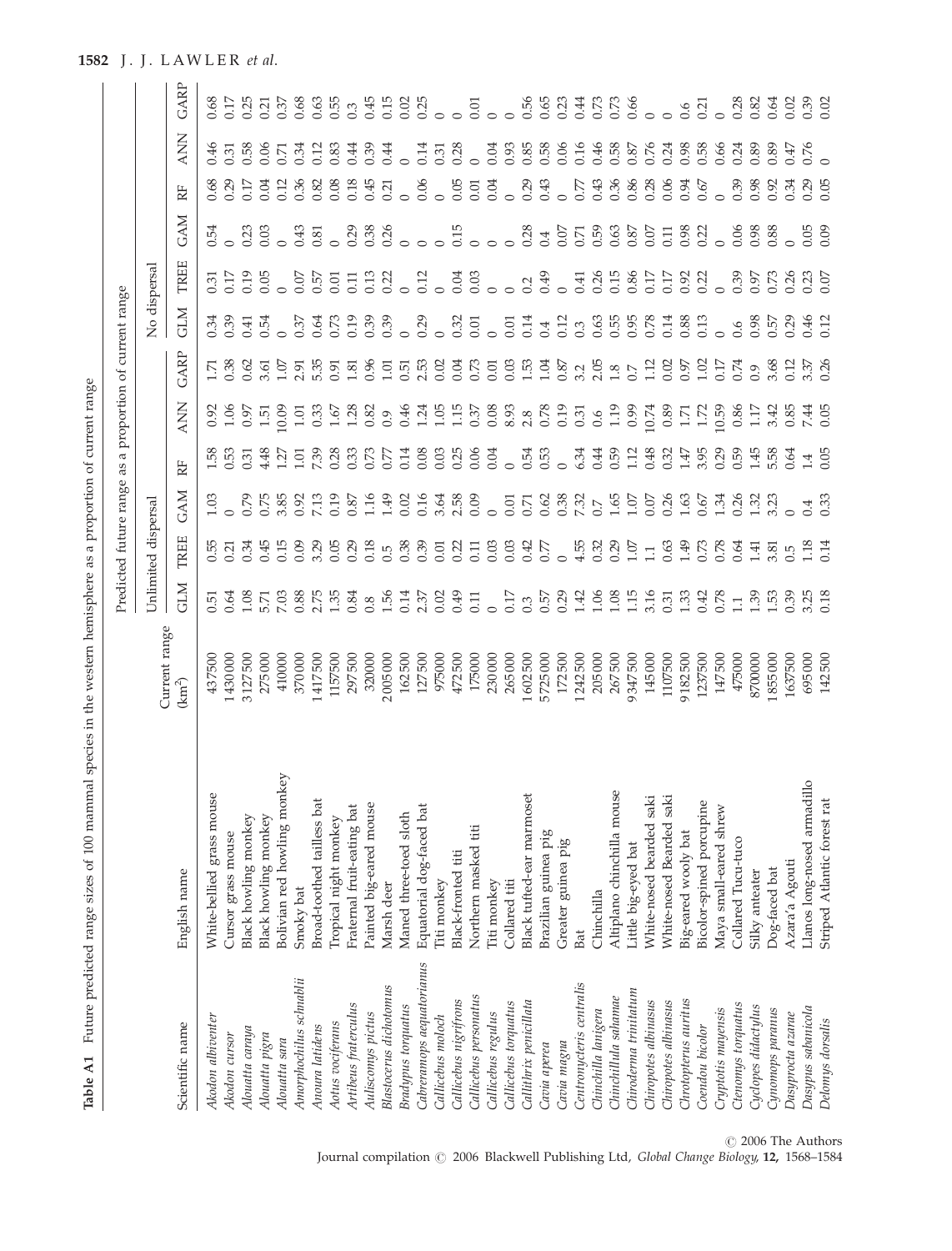|                           |                                     |               |                                                                              | Predicted future range as a proportion of current range |            |                                     |                                 |                                      |                                      |                                                                                                                                                                                                                                |                             |                  |                      |                      |
|---------------------------|-------------------------------------|---------------|------------------------------------------------------------------------------|---------------------------------------------------------|------------|-------------------------------------|---------------------------------|--------------------------------------|--------------------------------------|--------------------------------------------------------------------------------------------------------------------------------------------------------------------------------------------------------------------------------|-----------------------------|------------------|----------------------|----------------------|
|                           |                                     | Current range |                                                                              | Unlimited dispersal                                     |            |                                     |                                 |                                      |                                      | No dispersal                                                                                                                                                                                                                   |                             |                  |                      |                      |
| Scientific name           | English name                        | $(km^2)$      | <b>GLM</b>                                                                   | <b>TREE</b>                                             | <b>GAM</b> | RF                                  | <b>NNV</b>                      | GARP                                 | <b>GLM</b>                           | <b>TREE</b>                                                                                                                                                                                                                    | <b>GAM</b>                  | RF               | <b>ANN</b>           | GARP                 |
| Delomys sublineatus       | Pallid Atlantic forest rat          | 212500        |                                                                              |                                                         |            |                                     |                                 | 0.39                                 |                                      |                                                                                                                                                                                                                                | 0.08                        | 0.02             | 0.26                 | 0.01                 |
| Eptesicus diminutus       | Diminutive Serotine                 | 3152500       |                                                                              | 0.45                                                    |            | 0.75                                | $1.05$<br>0.56                  | 0.63                                 | 0.51                                 | 0.34                                                                                                                                                                                                                           | 0.49                        | $0.\overline{5}$ | 0.4                  | 0.32                 |
| Eptesicus fuscus          | Big brown bat                       | 2362500       |                                                                              |                                                         |            |                                     |                                 |                                      | 0.9                                  |                                                                                                                                                                                                                                |                             | 0.94             | 0.86                 | 0.87                 |
| Heteromys anomalus        | Trinidad spiny pocket mouse         | 592500        |                                                                              |                                                         |            |                                     |                                 |                                      | 0.49                                 |                                                                                                                                                                                                                                |                             |                  | 0.38                 |                      |
| Histiotus macrotus        | Big-eared brown bat                 | 2215000       |                                                                              |                                                         |            |                                     |                                 |                                      |                                      |                                                                                                                                                                                                                                |                             | 0.75             | 7.42                 |                      |
| Hydrochaeris hydrochaeris | Capybara                            | 13105000      |                                                                              |                                                         |            | $1.5$<br>$7.14$<br>$1.05$<br>$1.05$ | $\frac{18}{28}$<br>0.57<br>1.24 | $1.34$<br>$7.92$<br>$1.06$<br>$1.08$ | $0.55$<br>$0.94$                     | 88<br>0.65<br>0.99                                                                                                                                                                                                             | 0.52<br>0.53<br>0.94        | 0.94             | 0.98                 | $0.58$<br>0.58       |
| Leopardus pardalis        | Ocelot                              | 5232500       |                                                                              |                                                         |            | 1.12                                | 1.31                            |                                      | 0.99                                 |                                                                                                                                                                                                                                | 0.99                        | 0.99             | 0.92                 |                      |
| Lepus alleni              | Antelope jackrabbit                 | 250000        |                                                                              |                                                         |            |                                     |                                 |                                      |                                      |                                                                                                                                                                                                                                |                             | 0.6              |                      |                      |
| Lepus townsendii          | White-tailed jackrabbit             | 3465000       |                                                                              |                                                         |            | $3.79$<br>$1.36$                    |                                 |                                      |                                      |                                                                                                                                                                                                                                | $0.05$<br>$0.71$<br>$0.97$  | 0.72             | $0.59$<br>$0.59$     |                      |
| Lichonycteris obscura     | Dark long-tongued bat               | 7737500       |                                                                              |                                                         |            |                                     |                                 |                                      | $0.85$<br>$0.73$                     |                                                                                                                                                                                                                                |                             | 0.96             |                      |                      |
| Lonchophylla hesperia     | Western nectar bat                  | 227500        |                                                                              |                                                         |            | 0.02                                |                                 |                                      | $\circ$                              |                                                                                                                                                                                                                                | 0.09                        | 0.02             | 0.03                 |                      |
| Lonchorhina orinocensis   | Orinoco sword-nosed bat             | 262500        |                                                                              |                                                         |            |                                     |                                 |                                      | 0.43                                 |                                                                                                                                                                                                                                |                             | 0.07             | 0.43                 |                      |
| Lyncodon patagonicus      | Patagonian weasel                   | 1070000       |                                                                              |                                                         |            |                                     |                                 |                                      |                                      | $0.553$ $0.53$ $0.53$ $0.53$ $0.53$ $0.53$ $0.53$ $0.53$ $0.53$ $0.53$ $0.53$ $0.53$ $0.53$ $0.53$ $0.53$ $0.53$ $0.53$ $0.53$ $0.53$ $0.53$ $0.53$ $0.53$ $0.53$ $0.53$ $0.53$ $0.53$ $0.53$ $0.53$ $0.53$ $0.53$ $0.53$ $0.$ | $0.56$<br>$0.59$<br>$0.1$   | 0.56             |                      |                      |
| Marmosa robinsoni         | Robinsona's mouse opossum           | 765000        |                                                                              |                                                         |            |                                     |                                 |                                      |                                      |                                                                                                                                                                                                                                |                             | 0.8              |                      |                      |
| Marmosops noctivagus      | White-bellied slender mouse opossum | 1825000       |                                                                              |                                                         |            |                                     |                                 |                                      | 0.44<br>0.5<br>0.3                   |                                                                                                                                                                                                                                |                             | 0.43             | $0.54$<br>0.58       |                      |
| Marmosops parvidens       | Delicate slender mouse opossum      | 2282500       | 1.17                                                                         |                                                         |            |                                     |                                 |                                      |                                      |                                                                                                                                                                                                                                | $0.35$<br>$0.83$<br>$0.46$  | 0.25             | 0.63                 | 0.02                 |
| Martes pennanti           | Fisher                              | 3455000       |                                                                              |                                                         |            |                                     |                                 |                                      |                                      |                                                                                                                                                                                                                                |                             | 0.71             | 0.51                 |                      |
| Megasorex gigas           | Mexican shrew                       | 155000        |                                                                              |                                                         |            |                                     |                                 |                                      |                                      |                                                                                                                                                                                                                                |                             | 0.34             | $0.42$<br>$0.74$     |                      |
| Mephitis macroura         | Hooded skunk                        | 1832500       |                                                                              |                                                         |            |                                     |                                 |                                      | $0.82$<br>$0.62$<br>$0.63$<br>$0.65$ |                                                                                                                                                                                                                                |                             | 0.64             |                      |                      |
| Micronycteris hirsuta     | Hairy big-eared bat                 | 4282500       |                                                                              |                                                         |            |                                     |                                 |                                      |                                      |                                                                                                                                                                                                                                | 0.95                        | 0.88             | 0.92                 |                      |
| Microtus oeconomus        | Tundra Vole                         | 2352500       |                                                                              |                                                         |            |                                     |                                 |                                      | $3.88$<br>$0.0000000000000$          |                                                                                                                                                                                                                                |                             | 0.55             |                      |                      |
| Microtus pinetorum        | Woodland vole                       | 2767500       |                                                                              |                                                         |            |                                     |                                 |                                      |                                      |                                                                                                                                                                                                                                | 0.42<br>0.57<br>0.76        | 0.92             | 69<br>98<br>14<br>19 |                      |
| Mustela frenata           | Long-tailed weasel                  | 12200000      |                                                                              |                                                         |            |                                     |                                 |                                      |                                      |                                                                                                                                                                                                                                |                             | 0.94             |                      |                      |
| Myoprocta acouchy         | Red acouchy                         | 1300000       |                                                                              |                                                         |            |                                     |                                 |                                      |                                      |                                                                                                                                                                                                                                |                             | 0.25             | 0.93                 |                      |
| Myotis evotis             | Long-eared myotis                   | 3115000       |                                                                              |                                                         |            |                                     |                                 |                                      |                                      |                                                                                                                                                                                                                                | $0.28$<br>$0.75$            | 0.85             | 0.68                 |                      |
| Myotis levis              | Yellowish myotis                    | 2900000       |                                                                              |                                                         |            |                                     |                                 |                                      |                                      |                                                                                                                                                                                                                                |                             | 0.55             |                      |                      |
| Myotis ruber              | Red myotis                          | 1725000       |                                                                              |                                                         |            |                                     |                                 |                                      |                                      |                                                                                                                                                                                                                                |                             | 0.31             | $0.5$<br>$0.23$      |                      |
| Nasuella olivacea         | Mountain coati                      | 210000        |                                                                              |                                                         |            |                                     |                                 |                                      |                                      |                                                                                                                                                                                                                                |                             | 0.29             |                      |                      |
| Necromys lasiurus         | Hairy-tailed bolo mouse             | 5395000       |                                                                              |                                                         |            | $0.61$<br>$0.67$                    |                                 |                                      | 0.56                                 |                                                                                                                                                                                                                                | 0.45<br>0.45<br>0.52<br>0.5 | 0.4              | 0.86                 | 0.67<br>0.14<br>0.15 |
| Neotoma goldmani          | Goldmana's woodrat                  | 175000        |                                                                              |                                                         |            |                                     |                                 |                                      | $0.17$<br>$0.84$<br>$0.12$           |                                                                                                                                                                                                                                |                             | 0.43             | 83<br>0.78<br>0.85   |                      |
| Nyctinomops femorosaccus  | Pocketed free-tailed bat            | 1132500       |                                                                              |                                                         |            | $1.29$<br>0.46                      |                                 |                                      |                                      |                                                                                                                                                                                                                                | 0.7                         | 0.62             |                      |                      |
| Oecomys speciosus         | Arboreal rice rat                   | 185000        |                                                                              |                                                         |            |                                     |                                 |                                      |                                      |                                                                                                                                                                                                                                | 0.11                        | 0.04             |                      |                      |
| Dryzomys angouya          | Rice rat                            | 1142500       |                                                                              |                                                         |            | 0.96                                |                                 |                                      | 0.38                                 |                                                                                                                                                                                                                                | 0.56                        | 0.38             | 0.21                 | 0.23                 |
| Oryzomys rostratus        | Long-nosed rice rat                 | 370000        |                                                                              |                                                         |            | $2.36$<br>0.87                      |                                 | $0.88$<br>$0.51$                     | 0.62                                 |                                                                                                                                                                                                                                | 0.03                        | $0.\overline{3}$ | 0.08                 | 0.37                 |
| Oryzomys yunganus         | Yungas rice rat                     | 5302500       |                                                                              |                                                         |            |                                     |                                 |                                      | 0.9                                  |                                                                                                                                                                                                                                | 0.9                         | 0.54             | 0.96                 |                      |
| Oxymycterus rufus         | Red Hocicudo                        | 1395000       | $0.87$<br>$0.75$<br>$0.75$<br>$0.35$<br>$0.56$<br>$0.56$<br>$0.75$<br>$0.28$ |                                                         |            | 0.43<br>6.76                        |                                 | 0.44<br>4.36                         | 0.28                                 |                                                                                                                                                                                                                                | $0.01$<br>$0.28$            | 0.34             |                      | 0.42<br>0.42         |
| Peromyscus levipes        | Nimble-footed mouse                 | 582500        |                                                                              |                                                         |            |                                     |                                 |                                      |                                      |                                                                                                                                                                                                                                |                             |                  |                      |                      |

 $\odot$  2006 The Authors

Table A1. (Contd.)

Table A1. (Contd.)

Journal compilation  $\odot$  2006 Blackwell Publishing Ltd, Global Change Biology, 12, 1568–1584

MODELING CLIMATE-INDUCED RANGE SHIFTS 1583